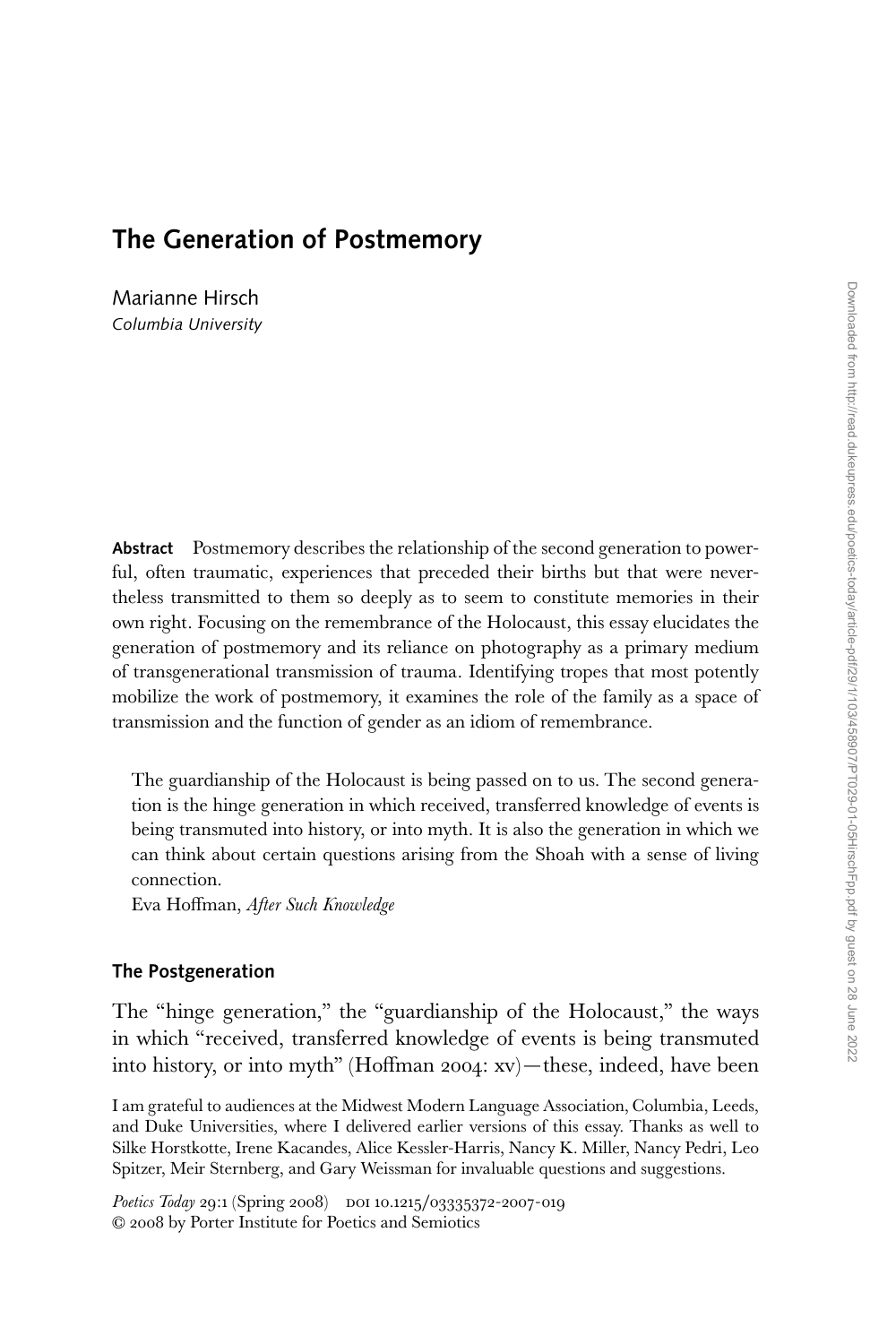my preoccupations for the last decade and a half. I have been involved in a series of conversations about how that "sense of living connection" can be, and is being, maintained and perpetuated even as the generation of survivors leaves our midst and how, at the very same time, it is being eroded. For me, the conversations that have marked what Eva Hoffman (ibid.: 203) calls the "era of memory" have had some of the intellectual excitement and the personal urgency, even some of the sense of community and commonality of the feminist conversations of the late 1970s and the 1980s. And they have been punctured as well by similar kinds of controversies, disagreements, and painful divisions. At stake is precisely the "guardianship" of a traumatic personal and generational past with which some of us have a "living connection" and that past's passing into history. At stake is not only a personal/familial/generational sense of ownership and protectiveness but also an evolving theoretical discussion about the workings of trauma, memory, and intergenerational acts of transfer, a discussion actively taking place in numerous important contexts outside of Holocaust studies.<sup>1</sup> More urgently and passionately, those of us working on memory and transmission have argued over the ethics and the aesthetics of remembrance in the aftermath of catastrophe. How, in our present, do we regard and recall what Susan Sontag (2003) has so powerfully described as the "pain of others?" What do we owe the victims? How can we best carry their stories forward without appropriating them, without unduly calling attention to ourselves, and without, in turn, having our own stories displaced by them? How are we implicated in the crimes? Can the memory of genocide be transformed into action and resistance?

The multiplication of genocides and collective catastrophes at the end of the twentieth century and the beginning of the twenty-first, and their cumulative effects, have made these questions ever more urgent. The bodily, psychic, and affective impact of trauma and its aftermath, the ways in which one trauma can recall, or reactivate, the effects of another, exceed the bounds of traditional historical archives and methodologies. Late in his career, for example, Raul Hilberg (1985), after combing through miles of documents and writing his massive thirteen hundred–page book *The Destruction of the European Jews*—and, indeed, after dismissing oral history and testimony for its inaccuracies of fact—deferred to storytelling as a skill historians need to learn if they are to be able to tell the difficult his-

<sup>.</sup> On the notion of generation, see especially Suleiman 2002 and Weigel 2002. Other contexts besides the Holocaust and the Second World War in which intergenerational transmission has become an important explanatory vehicle and object of study include American slavery, the Vietnam War, the Dirty War in Argentina, South African apartheid, Soviet and East European communist terror, and the Armenian and the Cambodian genocides.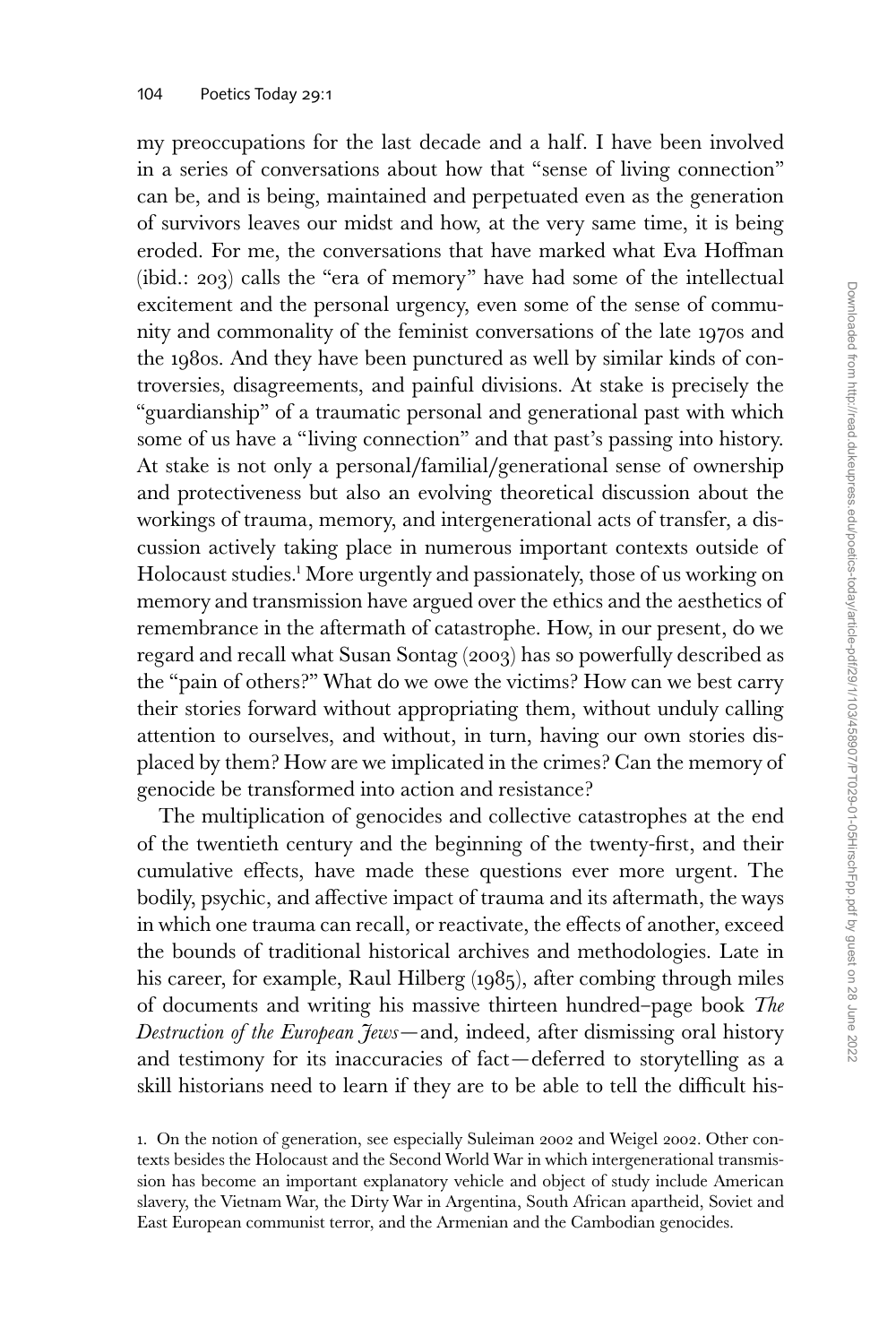tory of the destruction of the Jews (Lang 1988: 273). Hilberg is recalling a dichotomy between history and memory (for him, embodied by poetry and narrative) that has had a shaping effect. But fifty years after Adorno's contradictory injunctions about poetry after Auschwitz, poetry is now only one of many supplemental genres and institutions of transmission. The now numerous and better-funded testimony projects and oral history archives, the important role assumed by photography and performance, the evergrowing culture of memorials, and the new museology—all are testaments to the need for aesthetic and institutional structures that might be able to account for what Diana Taylor (2003) calls "the repertoire" of embodied knowledge absent from the historical archive (or perhaps merely neglected by traditional historians). For better or worse, these supplemental genres and institutions have been grouped under the umbrella term "memory." But as Andreas Huyssen (2003: 6) has provocatively asked, "What good is the memory archive? How can it deliver what history alone no longer seems to be able to offer?"<sup>2</sup>

If "memory" as such a capacious analytic term and "memory studies" as a field of inquiry have grown exponentially in academic and popular importance in the last decade and a half, they have, in large part, been fueled by the limit case of the Holocaust and by the work of (and about) what has come to be known as "the second generation" or "the generation after." "Second generation" writers and artists have been publishing artworks, films, novels, and memoirs, or hybrid "postmemoirs" (as Leslie Morris [2002] has dubbed them), with titles like "After Such Knowledge," "The War After," "Second-Hand Smoke," "War Story," "Lessons of Darkness," "Losing the Dead," "Dark Lullabies," "Fifty Years of Silence," "After," "Daddy's War," as well as scholarly essays and collections like "Children of the Holocaust," "Daughters of the Shoah," "Shaping Losses," "Memorial Candles," "In the Shadow of the Holocaust," and so on. The particular relation to a parental past described, evoked, and analyzed in these works has come to be seen as a "syndrome" of belatedness or "post-ness" and has been variously termed "absent memory" (Fine 1988), "inherited memory," "belated memory," "prosthetic memory" (Lury 1998, Landsberg 2004), "mémoire trouée" (Raczymow 1994), "mémoire des cendres" (Fresco 1984), "vicarious witnessing" (Zeitlin 1998), "received history" (Young 1997), and "postmemory." These terms reveal a number of controversial assumptions: that descendants of survivors (of victims as well as of perpetrators) of massive traumatic events connect so deeply to

<sup>.</sup> For a critical take on the current surfeit of memory, see especially Huyssen 2003 and Robin 2003.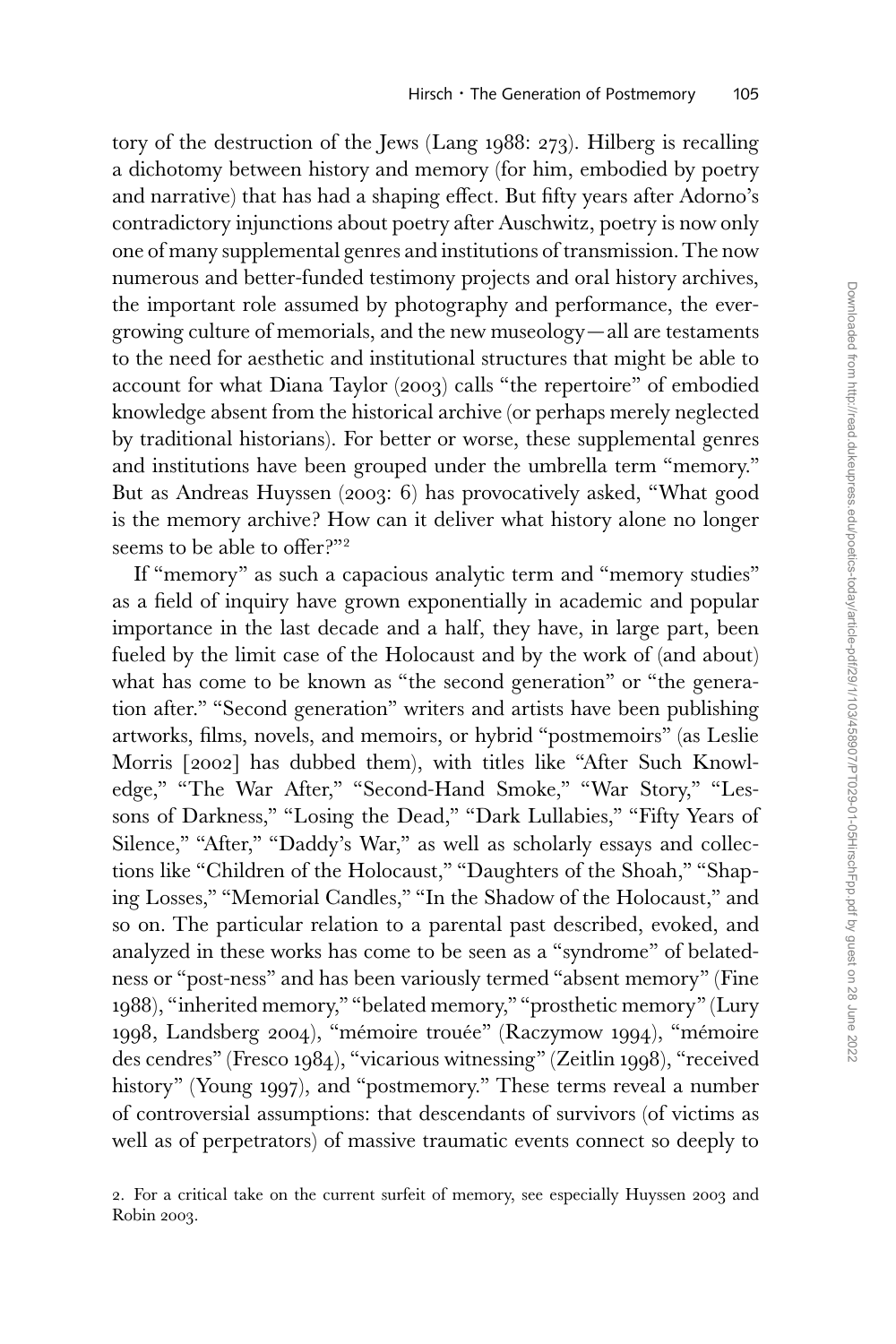the previous generation's remembrances of the past that they need to call that connection *memory* and thus that, in certain extreme circumstances, memory *can* be transmitted to those who were not actually there to live an event. At the same time—so it is assumed—this received memory is *distinct* from the recall of contemporary witnesses and participants. Hence the insistence on "post" or "after" and the many qualifying adjectives that try to define both a specifically inter- and trans-generational act of transfer and the resonant aftereffects of trauma. If this sounds like a contradiction, it is, indeed, one, and I believe it is inherent to this phenomenon.

*Postmemory* is the term I came to on the basis of my autobiographical readings of works by second generation writers and visual artists.<sup>3</sup> The "post" in "postmemory" signals more than a temporal delay and more than a location in an aftermath. Postmodern, for example, inscribes both a critical distance and a profound interrelation with the modern; postcolonial does not mean the end of the colonial but its troubling continuity, though, in contrast, postfeminist *has* been used to mark a sequel to feminism. We certainly are, still, in the era of "posts," which continue to proliferate: "post-secular," "post-human," "postcolony," "post-white." Postmemory shares the layering of these other "posts" and their belatedness, aligning itself with the practice of citation and mediation that characterize them, marking a particular end-of-century/turn-of-century moment of looking backward rather than ahead and of defining the present in relation to a troubled past rather than initiating new paradigms. Like them, it reflects an uneasy oscillation between continuity and rupture. And yet postmemory is not a movement, method, or idea; I see it, rather, as a *structure* of inter- and trans-generational transmission of traumatic knowledge and experience. It is a *consequence* of traumatic recall but (unlike posttraumatic stress disorder) at a generational remove.

As Hoffman (2004: 25) writes: "The paradoxes of indirect knowledge haunt many of us who came after. The formative events of the twentieth century have crucially informed our biographies, threatening sometimes to overshadow and overwhelm our own lives. But we did not see them, suffer through them, experience their impact directly. Our relationship to them has been defined by our very 'post-ness' and by the powerful but mediated forms of knowledge that have followed from it." Postmemory describes the relationship that the generation after those who witnessed cultural or collective trauma bears to the experiences of those who came before, experiences that they "remember" only by means of the stories, images, and behaviors among which they grew up. But these experiences

<sup>.</sup> On "autobiographical reading" see Suleiman 1993.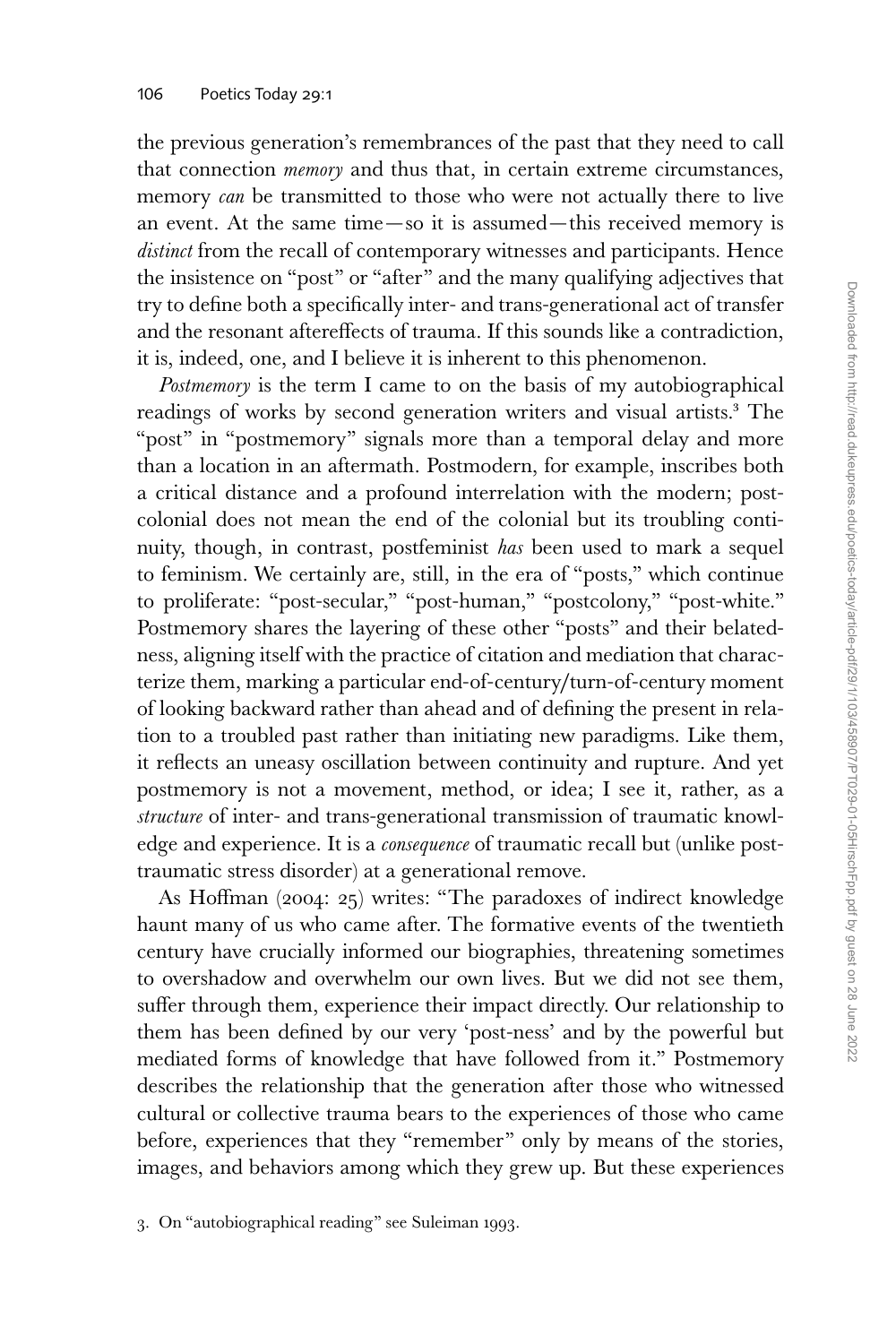were transmitted to them so deeply and affectively as to *seem* to constitute memories in their own right. Postmemory's connection to the past is thus not actually mediated by recall but by imaginative investment, projection, and creation. To grow up with such overwhelming inherited memories, to be dominated by narratives that preceded one's birth or one's consciousness, is to risk having one's own stories and experiences displaced, even evacuated, by those of a previous generation. It is to be shaped, however indirectly, by traumatic events that still defy narrative reconstruction and exceed comprehension. These events happened in the past, but their effects continue into the present. This is, I believe, the experience of postmemory and the process of its generation.

I realize that my description of this structure of inter- and transgenerational transmission of trauma raises as many questions as it answers. Why insist on the term *memory* to describe this structure of transmission? Is postmemory limited to the intimate embodied space of the family, or can it extend to more distant, adoptive witnesses? Is postmemory limited to victims, or does it include bystanders and perpetrators, or could one argue that it complicates the delineations of these positions which, in Holocaust studies, have come to be taken for granted? What aesthetic and institutional structures, what tropes, best mediate the psychology of postmemory, the connections and discontinuities between generations, the gaps in knowledge that define the aftermath of trauma? And how has photography in particular come to play such an important role in this process of mediation?

For me, it was the three photographs intercalated in Art Spiegelman's *Maus* that first elicited the need for a term that would describe the particular form of belated or inherited memory that I found in Spiegelman's work (Hirsch 1992–93). Indeed, the phenomenology of photography is a crucial element in my conception of postmemory as it relates to the Holocaust in particular.<sup>4</sup> To be sure, the history of the Holocaust has come down to us, in subsequent generations, through a vast number of photographic images meticulously taken by perpetrators eager to record their actions and also by bystanders and, often clandestinely, by victims. But it is the technology of photography itself, and the belief in reference it engenders, that connects the Holocaust generation to the generation after. Photography's promise to offer an access to the event itself, and its easy assumption of iconic and symbolic power, makes it a uniquely powerful medium for

<sup>.</sup> See also the work of art historian Andrea Liss (1998: 86), who, around the same time, used the term "postmemories" in a more circumscribed way to describe the *effects* that some of the most difficult Holocaust photographs have had on what she termed the "post-Auschwitz generation."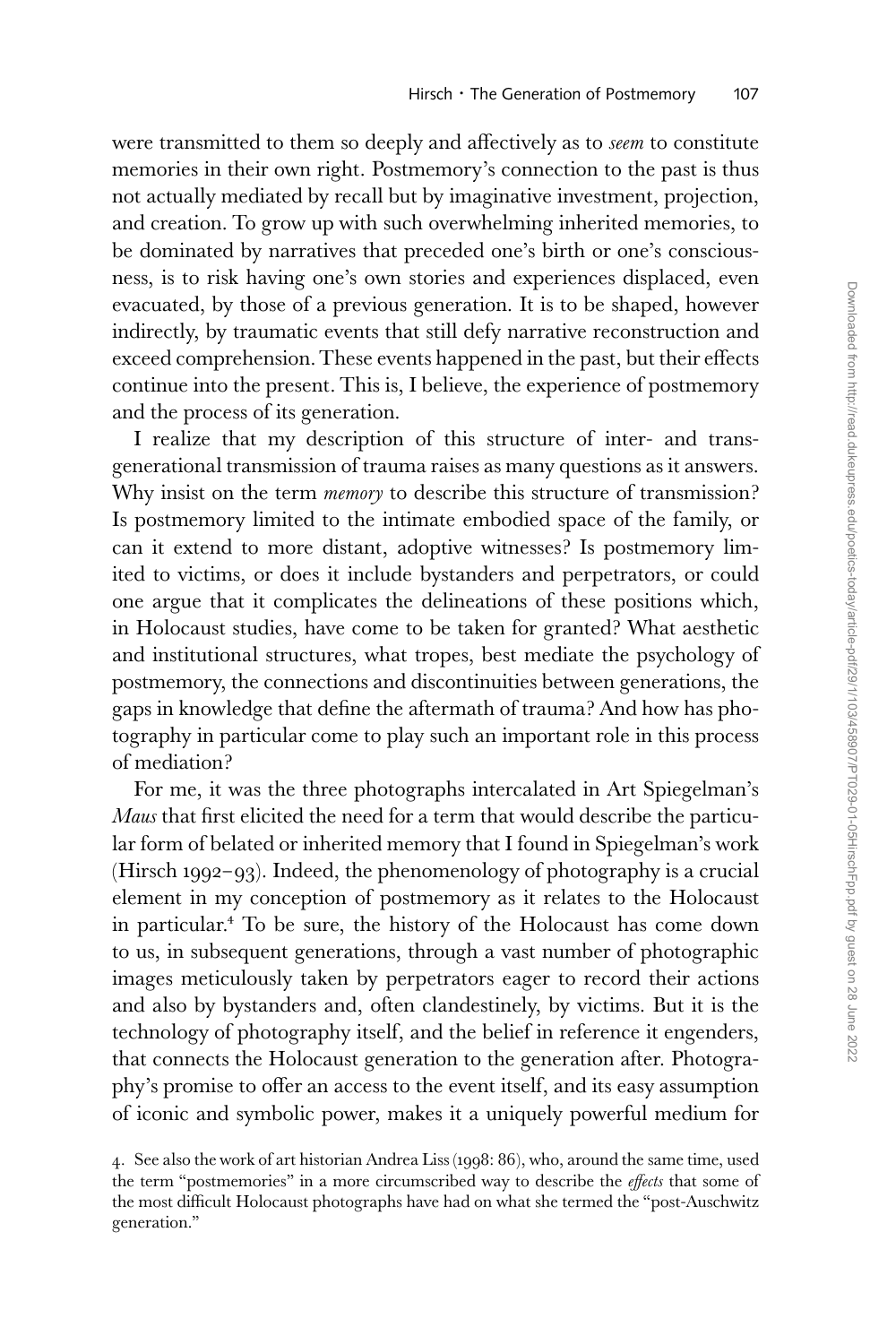the transmission of events that remain unimaginable. And, of course, the photographic meaning of *generation* captures something of the sequencing and the loss of sharpness and focus inherent in postmemory.

As memory studies have become an interdisciplinary, or post-disciplinary, formation par excellence, the site where historians, psychoanalysts, sociologists, philosophers, ethicists, scholars of religion, artists and art historians, writers and literary scholars can think, work, and argue together, it seems a good moment to scrutinize some basic assumptions. In doing so in this essay, I propose to use the Holocaust as my historical frame of reference, but my analysis relies on and, I believe, is relevant to numerous other contexts of traumatic transfer that can be understood as postmemory.

In what follows, I will look critically, and from a feminist perspective, at the conjunction of three powerful and prevalent elements of the trans-generational structure of postmemory in the aftermath of the Second World War—memory, family, and photography. I will analyze one trope in particular: the trope of maternal abandonment and the fantasy of maternal recognition which is pervasive in Holocaust remembrance. I use this trope to show how postmemory risks falling back on familiar, and unexamined, cultural images that facilitate its generation by tapping into what Aby Warburg saw as a broad cultural "storehouse of pre-established expressive forms" in what he called the "iconology of the interval," the "space between thought and the deepest emotional impulses" (see Fleckner and Sarkis 1998: 252; Pollock 2005: 6; Didi-Huberman 2003b). For the post-Holocaust generation, these "pre-established" forms in large part take the shape of photographs—images of murder and atrocity, images of bare survival, and also images of "before" that signal the deep loss of safety in the world. As "pre-established" and well-rehearsed forms prevalent in postmemorial writing, art, and display, some of these photographic images illustrate particularly well how gender can become a potent and troubling idiom of remembrance for the postgeneration and suggest one way in which we might theorize the relationship between memory and gender.

# **Why Memory?**

"We who came after do not have memories of the Holocaust," writes Eva Hoffman (2004: 6) as she describes this "deeply internalized but strangely unknown past." She insists on being precise: "Even from my intimate proximity I could not form 'memories' of the Shoah or take my parents' memories as my own" (ibid.). In his recent book *Fantasies of Witnessing* (2004: 17),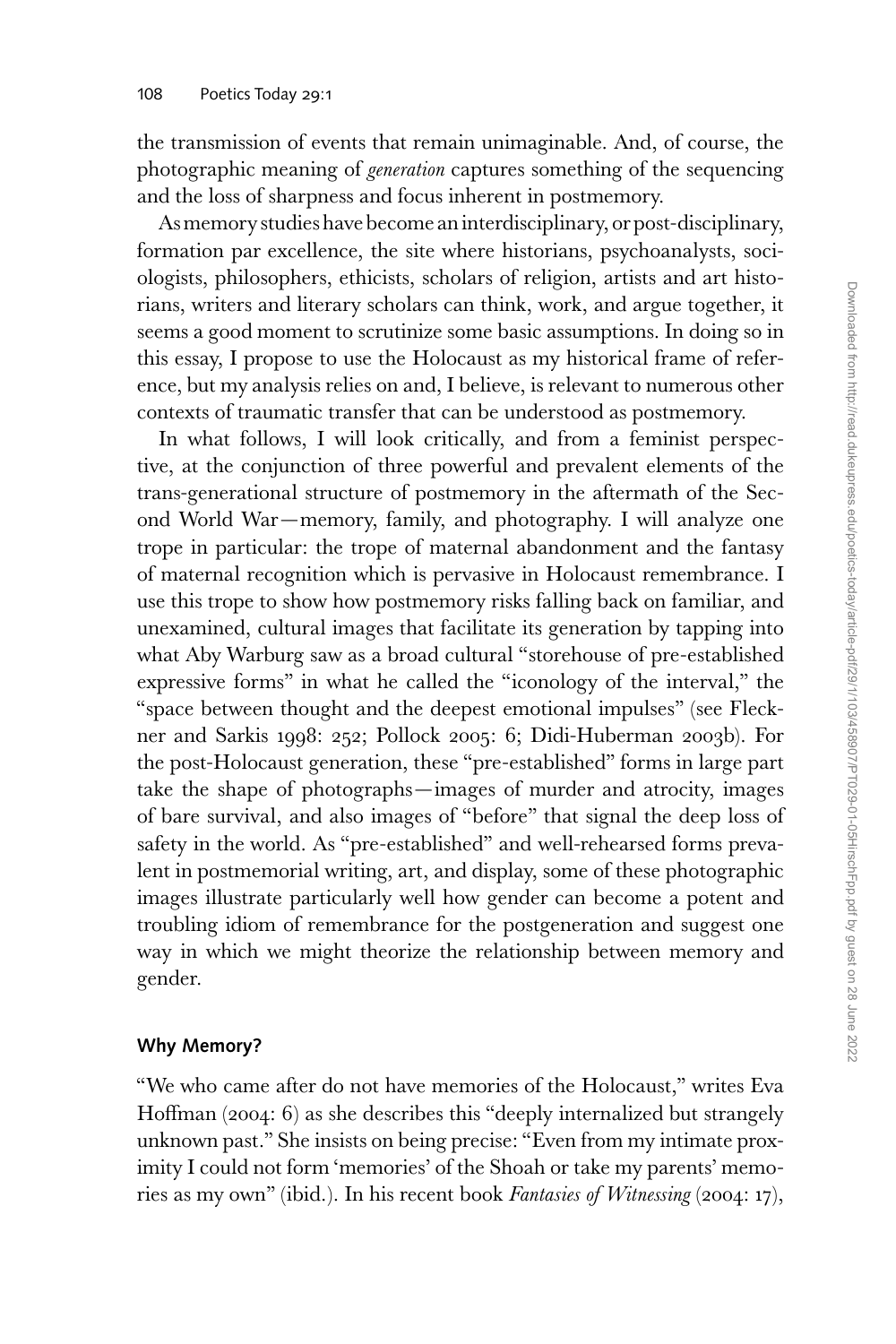Gary Weissman objects specifically to the "memory" in my formulation of postmemory, arguing that "no degree of power or monumentality can transform one person's lived memories into another's." Both Weissman and Ernst van Alphen refer back to Helen Epstein's *Children of the Holocaust* (1979) to locate the beginnings of the current use of the notion of "memory" in the late 1980s and the 1990s: in contrast, they indicate, Epstein had described the "children of the Holocaust" as "possessed by a *history* they had never lived," and she did not use the term "second generation," which, van Alphen observes, implies too close a continuity between generations that are, precisely, *separated* by the trauma of the Holocaust. Epstein spoke of the "sons and daughters of survivors." Objecting to the term "memory" from a semiotic perspective, van Alphen (2006: 485, 486) firmly asserts that trauma cannot be transmitted between generations: "The normal trajectory of memory is fundamentally indexical," he argues. "There is continuity between the event and its memory. And this continuity has an unambiguous direction: the event is the beginning, the memory is the result. . . . In the case of the children of survivors, the indexical relationship that defines memory has never existed. Their relationship to the past events is based on fundamentally different semiotic principles."

Nothing could be truer or more accurate: of course we do not have *literal* "memories" of others' experiences, of course different semiotic principles are at work, of course no degree of monumentality can transform one person's lived memories into another's. Postmemory is not identical to memory: it is "post," but at the same time, it approximates memory in its affective force. Hoffman (2004: 6, 9) describes what was passed down to her thus: "Rather, I took in that first information as a sort of fairy tale deriving not so much from another world as from the center of the cosmos: an enigmatic but real fairy tale. . . . The memories—not memories but emanations—of wartime experiences kept erupting in flashes of imagery; in abrupt but broken refrains." These "not memories" communicated in "flashes of imagery" and "broken refrains," transmitted through "the language of the body," are precisely the stuff of *postmemory*.

Jan and Aleida Assmann's work on the transmission of memory clarifies precisely what Hoffman refers to as the "living connection" between proximate generations and thus account for the complex lines of transmission encompassed in the inter- and trans-generational umbrella term "memory." Both scholars have devoted themselves to elucidating, systematically, Maurice Halbwachs's (1992) enormously influential notion of *collective* memory. I turn to their work here to elucidate the lines of transmission between individual and collective remembrance and to specify how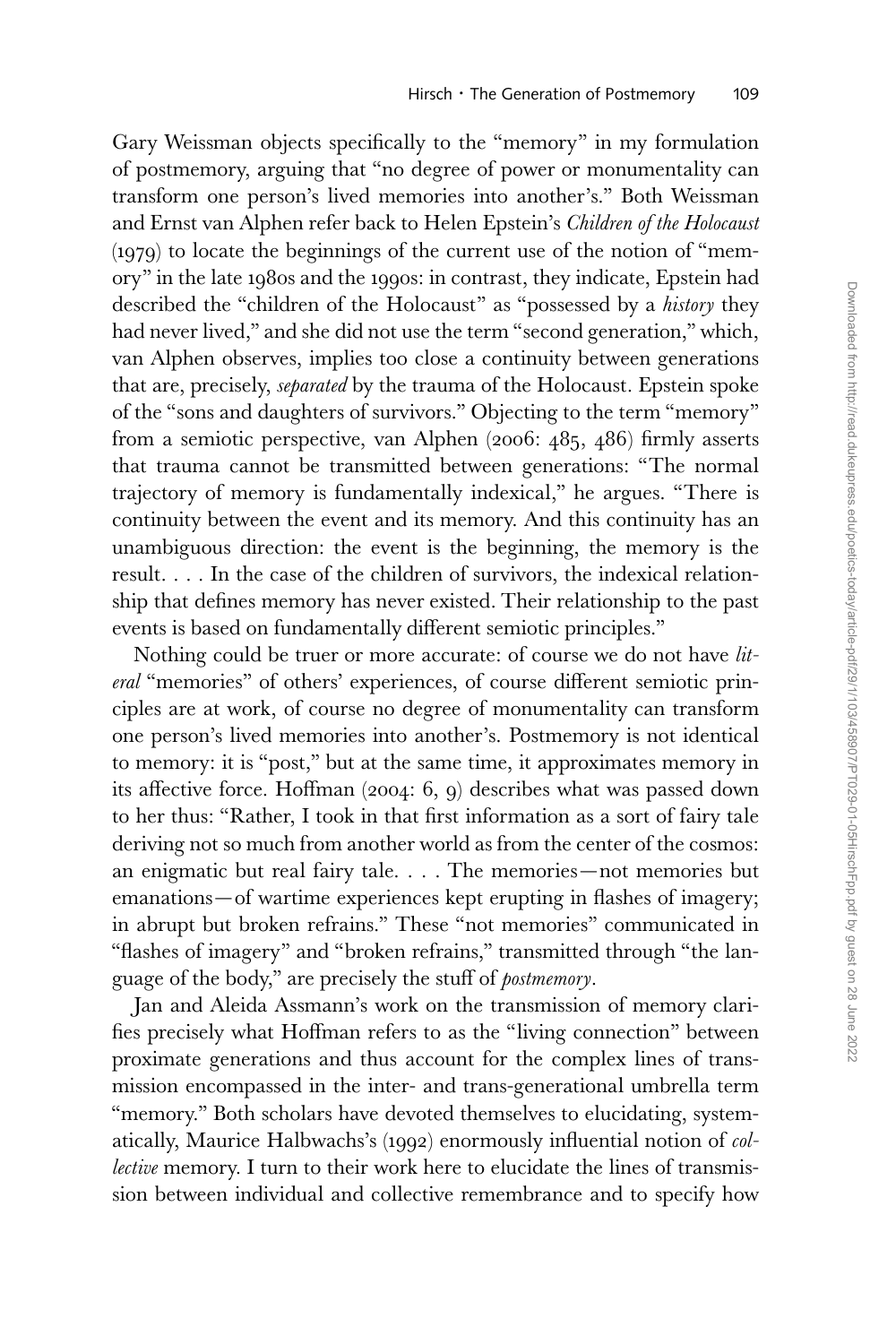the break in transmission resulting from traumatic historical events necessitates forms of remembrance that reconnect and reembody an intergenerational memorial fabric that has been severed by catastrophe.

In his book *Das kulturelle Gedächtnis* (1997), Jan Assmann distinguishes between two kinds of collective remembrance, "communicative" memory and what he calls "cultural" memory.<sup>5</sup> Communicative memory is "biographical" and "factual" and is located within a generation of contemporaries who witness an event as adults and who can pass on their bodily and affective connection to that event to their descendants. In the normal succession of generations (and the family is a crucial unit of transmission for Jan Assmann), this embodied form of memory is transmitted across three to four generations—across eighty to one hundred years. At the same time, as its direct bearers enter old age, they increasingly wish to institutionalize memory, whether in traditional archives or books or through ritual, commemoration, or performance. Jan Assmann terms this institutionalized archival memory "kulturelles Gedächtnis."

In her recent elaboration of this typology, Aleida Assmann (2006) extends this bimodal distinction into four memory "formats": the first two, individual memory and family/group memory, correspond to Jan Assmann's "communicative" remembrance, while national/political memory and cultural/archival memory form part of his "cultural" memory. A fundamental assumption driving this schema is, indeed, that "memories are linked between individuals." "Once verbalized," she insists, "the individual's memories are fused with the inter-subjective symbolic system of language and are, strictly speaking, no longer a purely exclusive and unalienable property. . . . they can be exchanged, shared, corroborated, confirmed, corrected, disputed—and, last not least, written down" (ibid.: 3). And even individual memory "include[s] much more than we, as individuals, have ourselves experienced" (ibid.: 10). Individuals are part of social groups with shared belief systems that frame memories and shape them into narratives and scenarios. For Aleida Assmann, the family is a privileged site of memorial transmission. The "group memory" in her schema is based on the familial transfer of embodied experience to the next generation: it is intergenerational. National/political and cultural/archival memory, in contrast, are not inter- but trans-generational; they are no longer mediated through embodied practice but solely through symbolic systems.

<sup>.</sup> Assmann uses the term "kulturelles Gedächtnis" ("cultural memory") to refer to "Kultur"—an institutionalized hegemonic archival memory. In contrast, the Anglo-American meaning of "cultural memory" refers to the social memory of a specific group or subculture.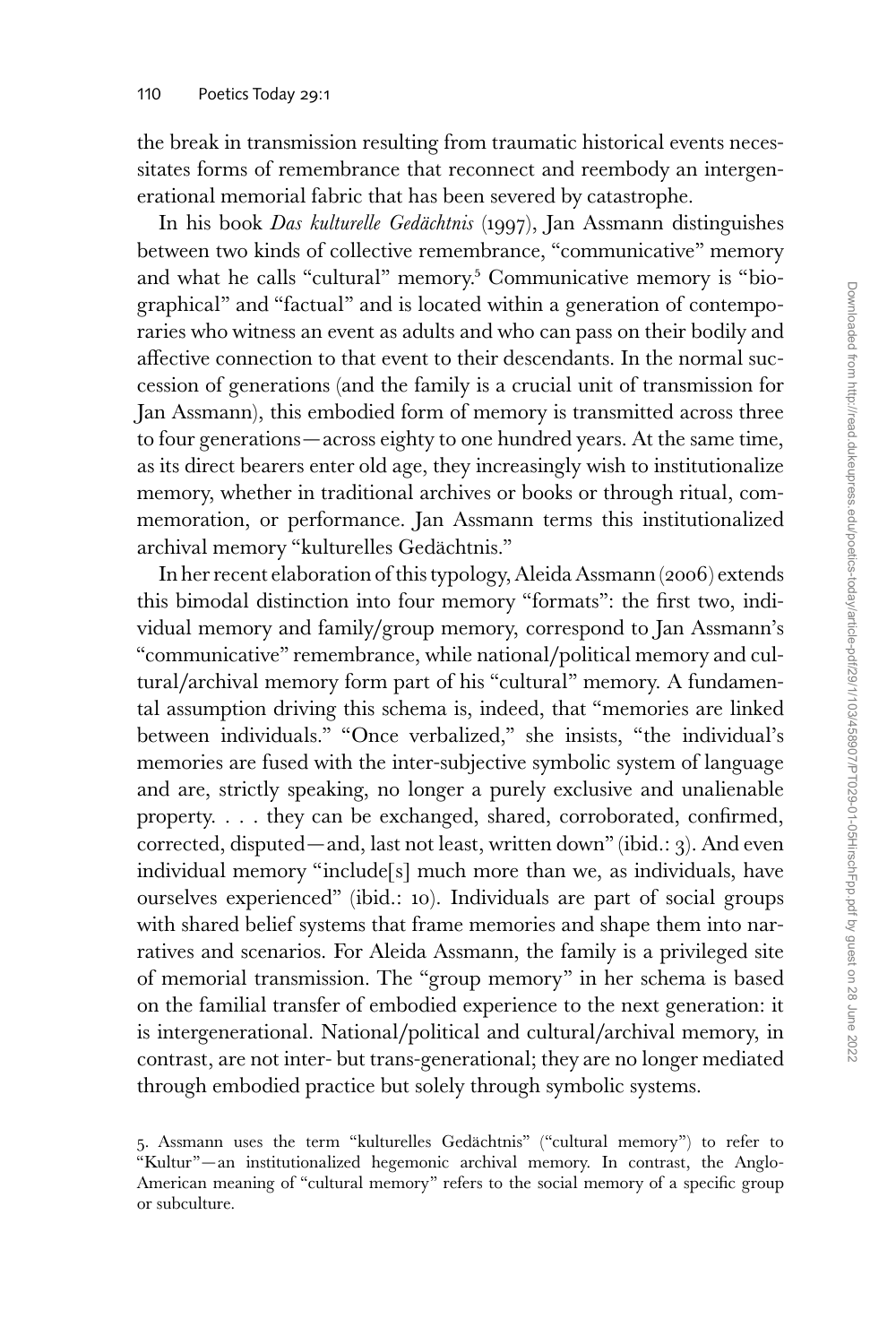Jan and Aleida Assmann's typological distinctions do not specifically account for the ruptures introduced by collective historical trauma, by war, Holocaust, exile, and refugeehood: these ruptures would certainly inflect their schemas of transmission. Both embodied communicative memory and institutionalized cultural/archival memory would be severely impaired by traumatic experience. Within the space of the family or proximate group, survivors, as Hoffman (2004: 9) indicates, express not exactly "memories" but "emanations" in "a chaos of emotion." These typologies would also be compromised by the erasures of records, such as those perpetrated by totalitarian regimes. Under the Nazis, cultural archives were destroyed, records burned, possessions lost, histories suppressed and eradicated.

The structure of postmemory clarifies how the multiple ruptures and radical breaks introduced by trauma and catastrophe inflect intra-, inter- and trans-generational inheritance. It breaks through and complicates the line the Assmanns draw connecting individual to family, to social group, to institutionalized historical archive. That archive, in the case of traumatic interruption, exile, and diaspora, has lost its direct link to the past, has forfeited the embodied connections that forge community and society. And yet the Assmanns' typology explains why and how the postgeneration could and does work to counteract this loss. Postmemorial work, I want to suggest—and this is the central point of my argument in this essay—strives to *reactivate* and *reembody* more distant social/national and archival/cultural memorial structures by reinvesting them with resonant individual and familial forms of mediation and aesthetic expression. Thus less-directly affected participants can become engaged in the generation of postmemory, which can thus persist even after all participants and even their familial descendants are gone.

It is this presence of embodied experience in the process of transmission that is best described by the notion of memory as opposed to history and best mediated by photographic images. Memory signals an affective link to the past, a sense precisely of an embodied "living connection." Through the indexical link that joins the photograph to its subject—what Roland Barthes (1981: 80) calls the "umbilical cord" made of light—photography, as I will show in more detail below, can appear to solidify the tenuous bonds that are shaped by need, desire, and narrative projection.

The growth of the memory culture may, indeed, be a symptom of a need for inclusion in a collective membrane forged by a shared inheritance of multiple traumatic histories and the individual and social responsibility we feel toward a persistent and traumatic past—what the French have referred to as "le devoir de mémoire."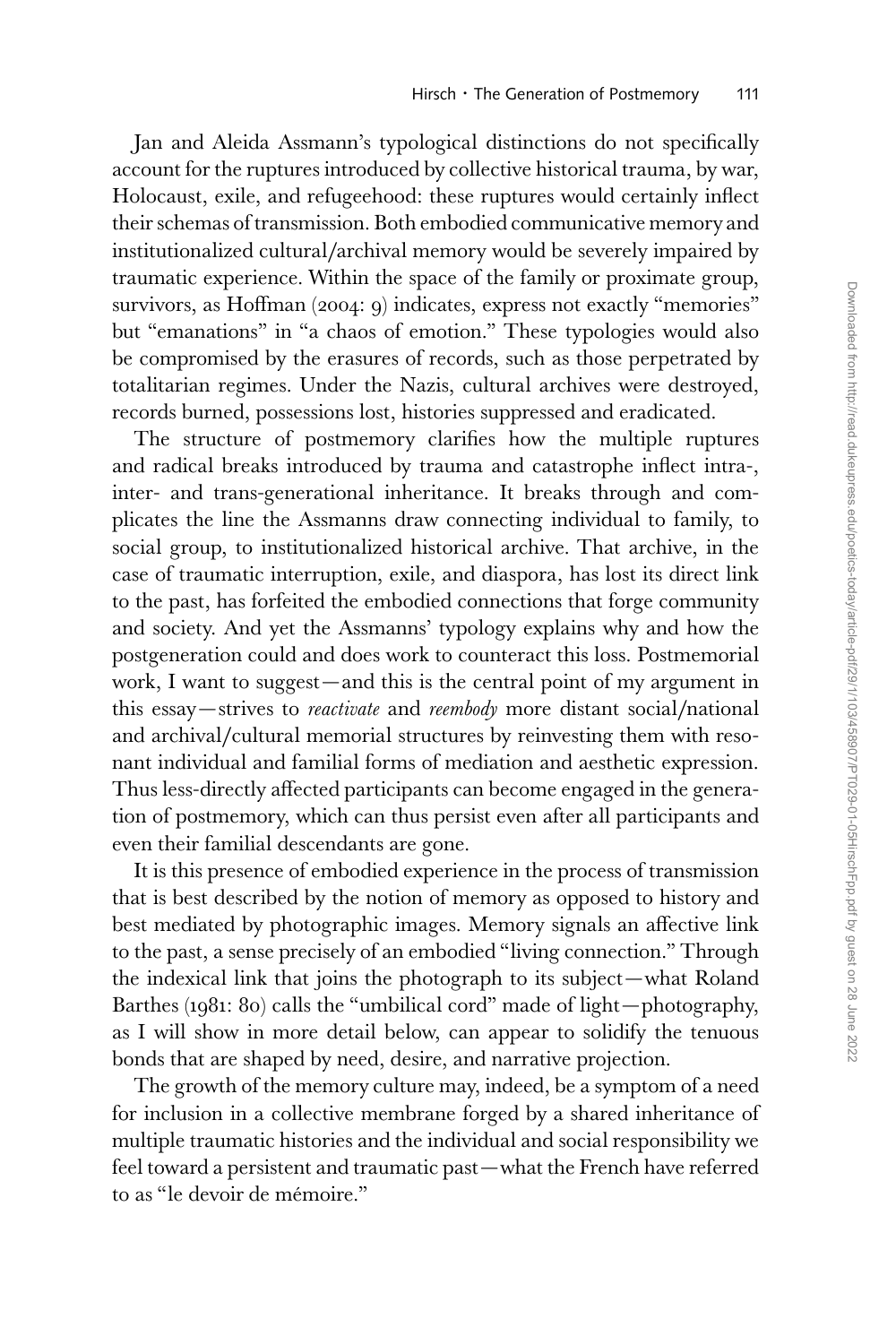#### **Why the Family?**

"But they also spoke," Eva Hoffmann (2004: 9, 10) writes, denying that survivors were "wrapped in silence"—"how could they help it?—to their immediate intimates, to spouses and siblings, and, yes, to their children. There they spoke in the language of family—a form of expression that is both more direct and more ruthless than social and public speech. . . . In my home, as in so many others, the past broke through in the sounds of nightmares, the idioms of sighs and illness, of tears and acute aches that were the legacy of the damp attic and of the conditions my parents endured during their hiding."

The language of family, the language of the body: nonverbal and noncognitive acts of transfer occur most clearly within a familial space, often in the form of symptoms. It is perhaps the descriptions of this symptomatology that have made it appear as though the postgeneration wanted to assert its own victimhood alongside that of the parents.

To be sure, children of those directly affected by collective trauma inherit a horrific, unknown, and unknowable past that their parents were not meant to survive. Second generation fiction, art, memoir, and testimony are shaped by the attempt to represent the long-term effects of living in close proximity to the pain, depression, and dissociation of persons who have witnessed and survived massive historical trauma. They are shaped by the child's confusion and responsibility, by the desire to repair, and by the consciousness that the child's own existence may well be a form of compensation for unspeakable loss. Loss of family, of home, of a feeling of belonging and safety in the world "bleed" from one generation to the next, as Art Spiegelman so aptly put it in his subtitle to *Maus I*, "My father bleeds history."

And yet the scholarly and artistic work of these descendants also makes clear that even the most intimate familial knowledge of the past is *mediated* by broadly available public images and narratives. In the image in figure 1, for example, from the 1972 three-page "The First Maus," the son can imagine his father's experience in Auschwitz only by way of a widely available photograph by Margaret Bourke-White of liberated prisoners in Buchenwald. The photo corners at the edges of Spiegelman's drawing show how this public image has been adopted into the family album, and the arrow pointing to "Poppa" shows how the *language* of family can literally reactivate and reembody a "cultural/archival" image whose subjects are, to most viewers, anonymous. This "adoption" of public, anonymous images into the family photo album finds its counterpart in the pervasive use of private, familial images and objects in institutions of public display—museums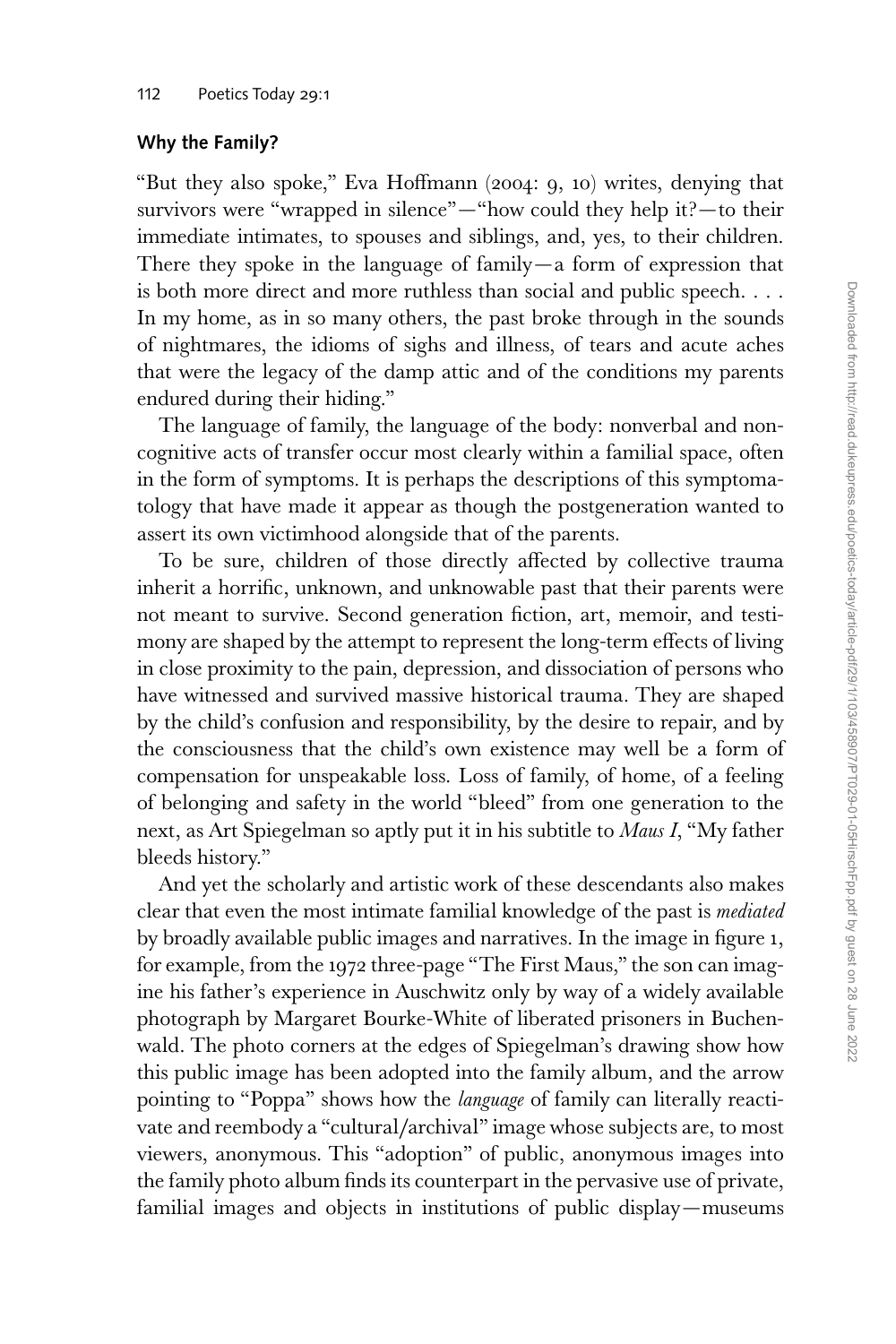

**Figure 1** This image, from "The First Maus" (1972), in which Spiegelman can imagine his father's experience in Auschwitz only by reference to the widely circulated photograph by Margaret Bourke-White of liberated prisoners in Buchenwald, shows how this public image was adopted into the family album. From Spiegelman 2006 [1972]: 41.

and memorials like the Tower of Faces in the U.S. Holocaust Memorial Museum or certain exhibits in the Museum of Jewish Heritage in New York—which thus construct every visitor as a familial subject. This fluidity (some might call it obfuscation) is made possible by the power of the *idea* of family, by the pervasiveness of the familial gaze, and by the forms of mutual *recognition* that define family images and narratives.

Even though, for those of us in the literal second generation, "our own internal imagery is powerful," as Hoffman (2004: 193) writes, and linked to the particular experiences communicated by our parents, other images

. On the familial gaze, see Hirsch 1997 and 1998.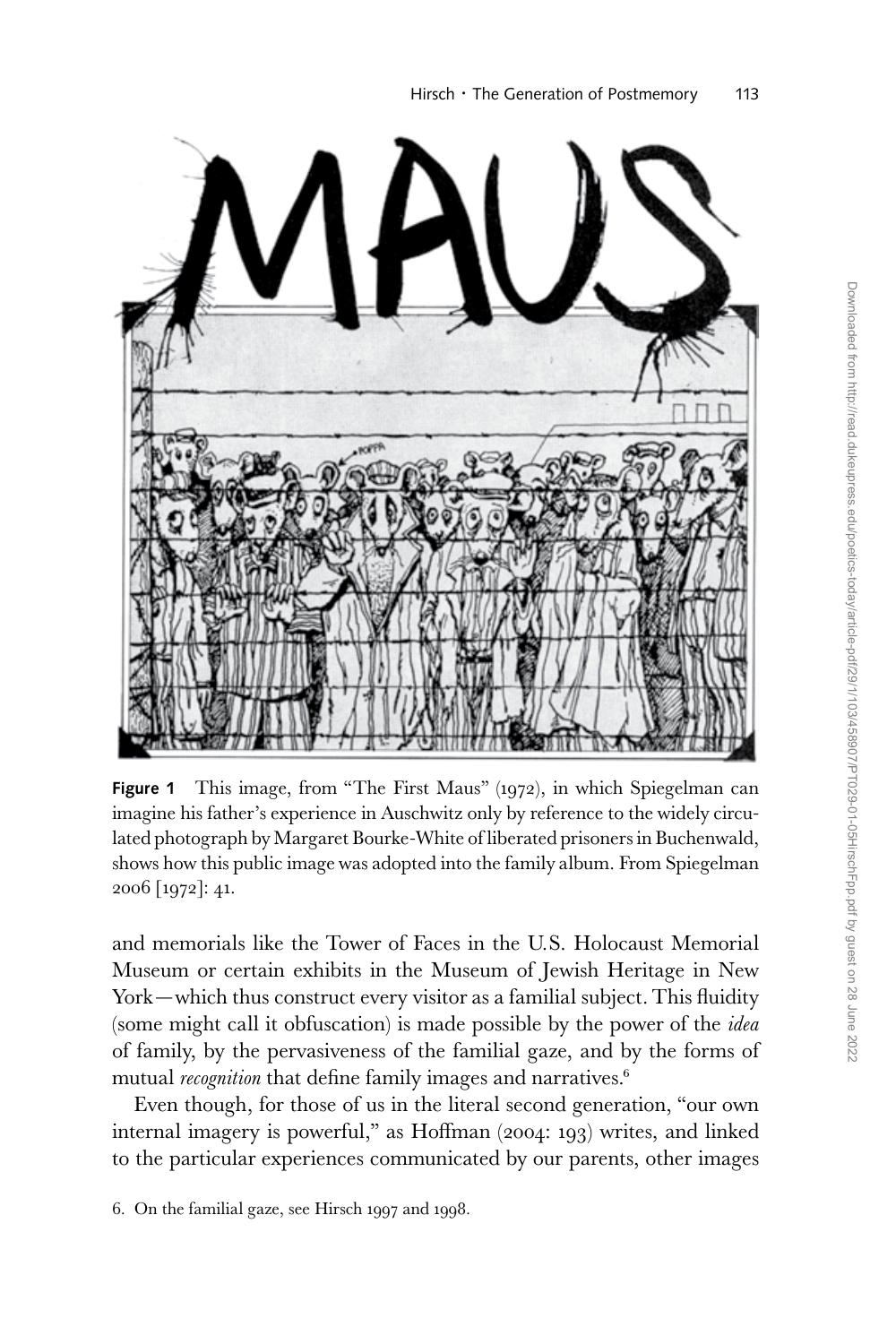and stories, especially those public images related to the concentration and extermination camps, "become part of [our] inner storehouse" (ibid.). When I referred to myself as a "child of survivors" in my writings on memory and postmemory, for example, it never occurred to me that my readers would assume, as Weissman (2004: 16, 17) has done in his book, that they were Auschwitz survivors. I would argue that, as public and private images and stories blend, distinctions and specificities between them are more difficult to maintain, and the more difficult they are to maintain, the more some of us might wish to reassert them so as to insist on the distinctiveness of a specifically *familial* second-generation identity.

In my own writing, however, I have argued that postmemory is not an *identity* position but a *generational* structure of transmission deeply embedded in such forms of mediation. Family life, even in its most intimate moments, is entrenched in a collective imaginary shaped by public, generational structures of fantasy and projection and by a shared archive of stories and images that inflect the transmission of individual and familial remembrance. Geoffrey Hartman's (1996: 9) notion of "witnesses by adoption" and Ross Chambers's (2004: 199ff.) term "foster writing" acknowledge a break in biological transmission even as they preserve the familial frame. If we thus *adopt* the traumatic experiences of others as experiences that we might ourselves have lived through, if we inscribe them into our own life story, can we do so without imitating or unduly appropriating them?<sup>8</sup> And is this process of identification, imagination, and projection radically different for those who grew up in survivor families and for those less proximate members of their generation or relational network who share a legacy of trauma and thus the curiosity, the urgency, the frustrated *need* to know about a traumatic past? Hoffman (2004: 187) draws a line, however tenuous and permeable, between "the postgeneration as a whole and the *literal* second generation in particular" (emphasis added). To delineate the border between these respective structures of transmission—between what I would like to refer to as *familial* and as "*affiliative*" postmemory<sup>9</sup>we would have to account for the difference between an intergenerational vertical identification of child and parent occurring within the family and the intra-generational horizontal identification that makes that child's

<sup>.</sup> See Bos 2003 for a series of distinctions between familial and nonfamilial aspects of postmemory and Bukiet 2002 for a strictly literal interpretation of the second generation.

<sup>.</sup> See Hirsch 1998 for a theorization of non-appropriative identification based on Kaja Silverman's (1996) distinction between idiopathic and heteropathic identification.

<sup>.</sup> It is useful, in this regard, to recall Edward Said's (1983) distinction between vertical *filiation* and horizontal *affiliation*, a term that acknowledges the breaks in authorial transmission that challenge authority and direct transfer.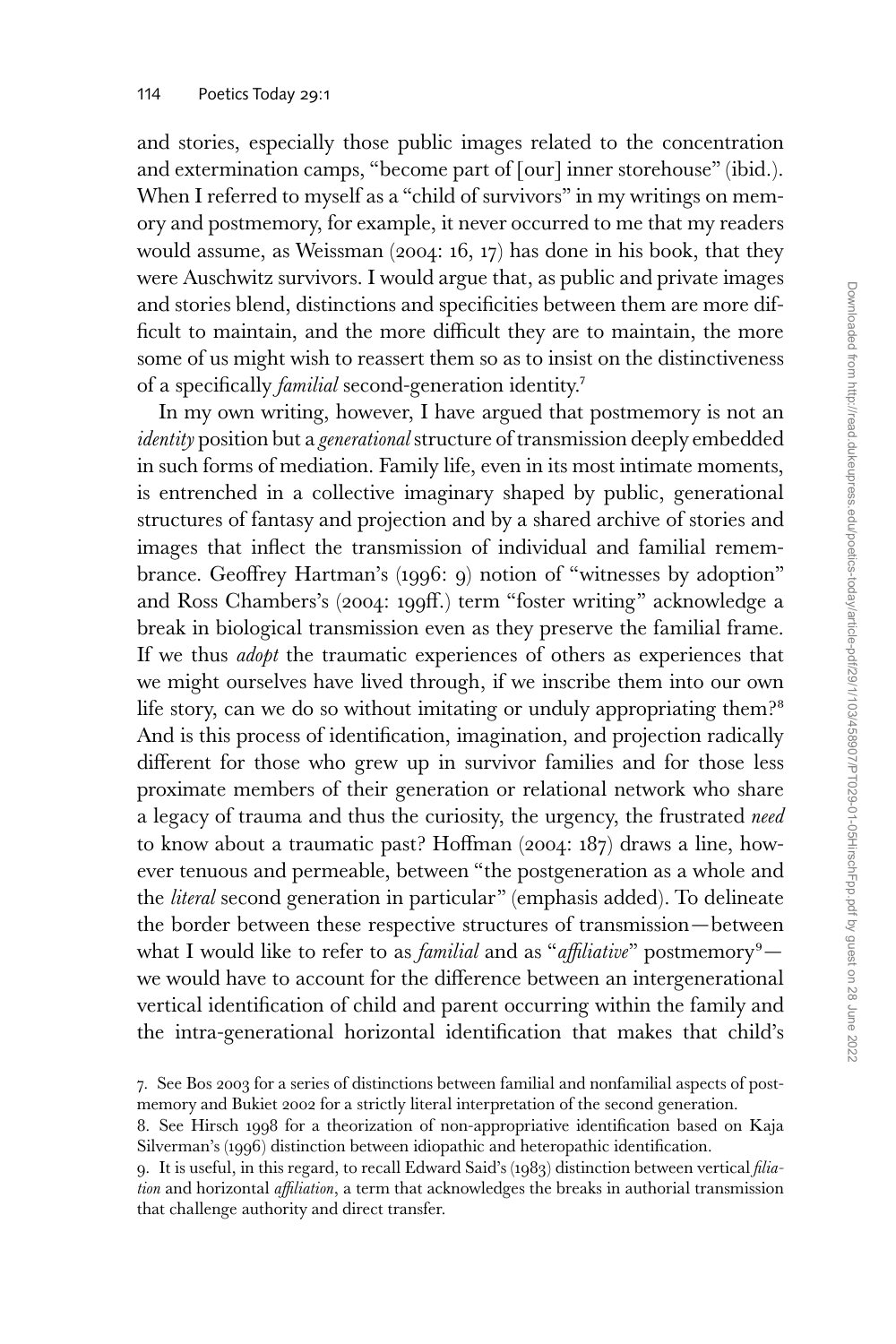position more broadly available to other contemporaries. Affiliative postmemory would thus be the result of contemporaneity and generational connection with the literal second generation combined with structures of mediation that would be broadly appropriable, available, and indeed, compelling enough to encompass a larger collective in an organic web of transmission.

*Familial* structures of mediation and representation facilitate the *affiliative* acts of the postgeneration. The idiom of family can become an accessible lingua franca easing identification and projection across distance and difference. This explains the pervasiveness of family pictures and family narratives as artistic media in the aftermath of trauma. Still, the very accessibility of familial idioms needs also to engender suspicion on our part: does not locating trauma in the space of family personalize and individualize it too much? Does it not risk occluding a public historical context and responsibility, blurring significant differences—national difference, for example, or differences among the descendants of victims, perpetrators, and bystanders? (see McGlothlin 2006). Constructing the processes of transmission, and the postgeneration itself, in familial terms is as engaging as it is troubling. My aim in this essay is precisely to expose the attractions and the pitfalls of familial transmission.

# **Why Photographs?**

For me, the key role of the photographic image—and of family photographs in particular—as a medium of postmemory clarifies the connection between familial and affiliative postmemory and the mechanisms by which public archives and institutions have been able both to reembody and to reindividualize "cultural/archival" memory. More than oral or written narratives, photographic images that survive massive devastation and outlive their subjects and owners function as ghostly revenants from an irretrievably lost past world. They enable us, in the present, not only to see and to touch that past but also to try to reanimate it by undoing the finality of the photographic "take."10 The retrospective irony of every photograph, made more poignant if violent death separates its two presents, consists precisely in the simultaneity of this effort and the consciousness of its impossibility.

In C. S. Peirce's tripartite definition of the sign, photographic images are more than purely indexical or contiguous to the object in front of the lens: they are also iconic, exhibiting a mimetic similarity to that object.

10. See especially Sontag 1989 and Barthes 1981 on the relationship of photography and death.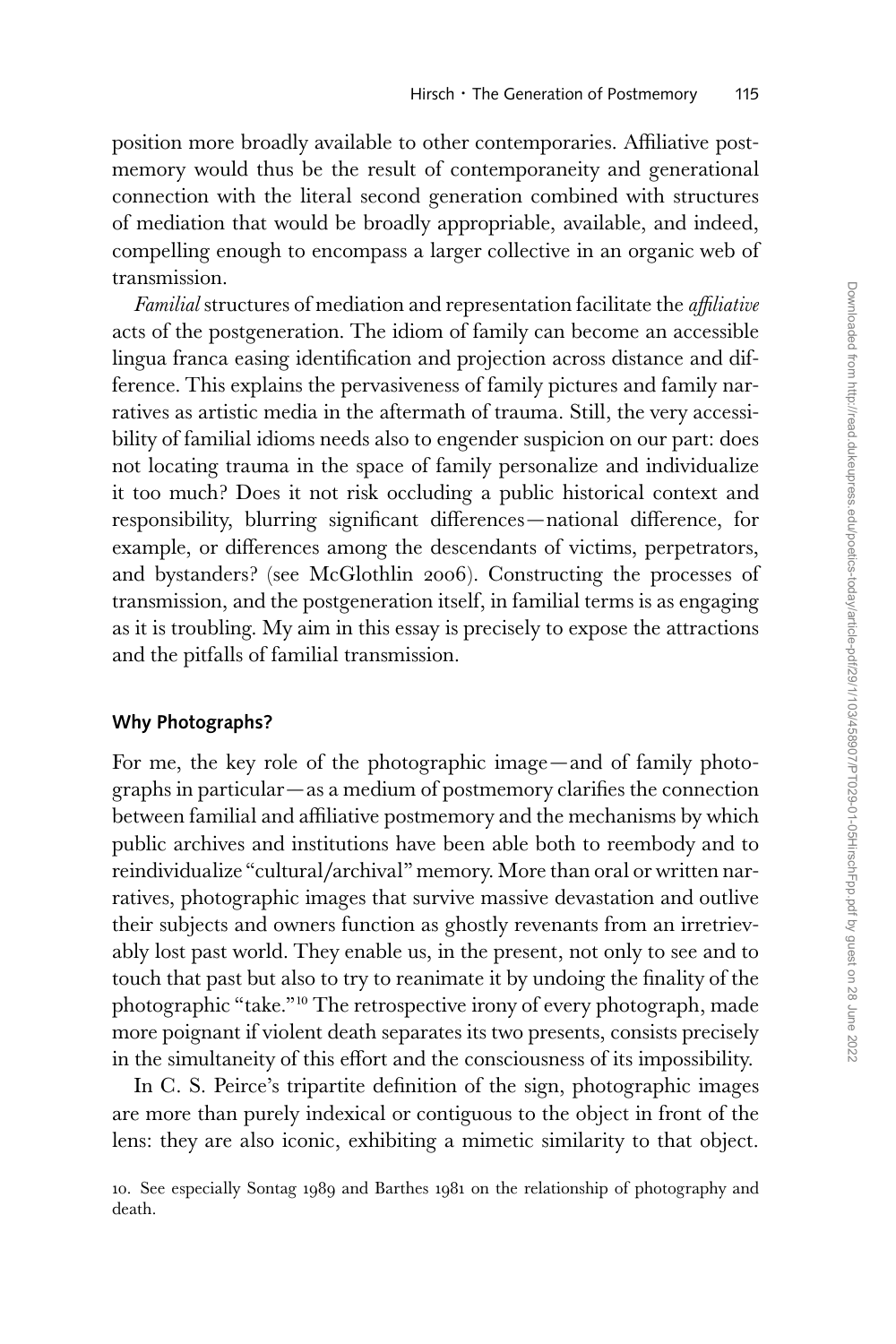Combining these two semiotic principles also enables them, quickly, and perhaps too easily, to assume symbolic status, and thus, in spite of the vast archive of images that the second generation has inherited, a small number of specific images, or kinds of images, have shaped our conception of the event and its transmission.11 The power of the intercalated photos in *Maus* can serve as illustration: the images of Anja and Richieu function as specters reanimating their dead subjects with indexical and iconic force. The photograph of Vladek in his concentration camp uniform, of Anja with her son, of Richieu as a young boy together reassemble a family destroyed by the Holocaust and consequently fractured in the artist's stylized drawings of mice and cats. They not only refer to their subjects and bring them back in their full appearance, but they also symbolize the sense of family, safety, and continuity that has been hopelessly severed.

Whether family pictures of a destroyed world or records of the process of its destruction, Holocaust photographs are the fragmentary remnants that shape the cultural work of postmemory. The work that they have been mobilized to do for the second generation, in particular, ranges from the indexical to the symbolic, and it is precisely their slippage within this range that needs to be scrutinized. In his controversial recent book *Images malgré tout* (2003a), the French art historian Georges Didi-Huberman describes the double regime of the photographic image. In it, he argues, we simultaneously find truth and obscurity, exactitude and simulacrum. Historical photographs from a traumatic past authenticate the past's existence, what Roland Barthes calls its "ça a été" or "having-been-there," and, in their flat two-dimensionality, they also signal its insurmountable distance and "derealization" (ibid.: 111). Unlike public images or images of atrocity, however, family photos, and the familial aspects of postmemory, would tend to diminish distance, bridge separation, and facilitate identification and affiliation. When we look at photographic images from a lost past world, especially one that has been annihilated by force, we look not only for information or confirmation, but also for an intimate material and affective connection. We look to be shocked (Benjamin), touched, wounded, and pricked (Barthes's *punctum*), torn apart (Didi-Huberman), and photographs thus become screens—spaces of projection and approximation and

<sup>11.</sup> Certainly witness testimony is an equally pervasive genre transmitting the memory of the Holocaust. But, I would argue, the technology of photography, with its semiotic principles, makes it a more powerful and also a more problematic vehicle for the generations after. The technologies recording witness testimony, the tape recorder and the video camera, share the promises and the frustrations embodied by the still camera and the photographic images that are its products.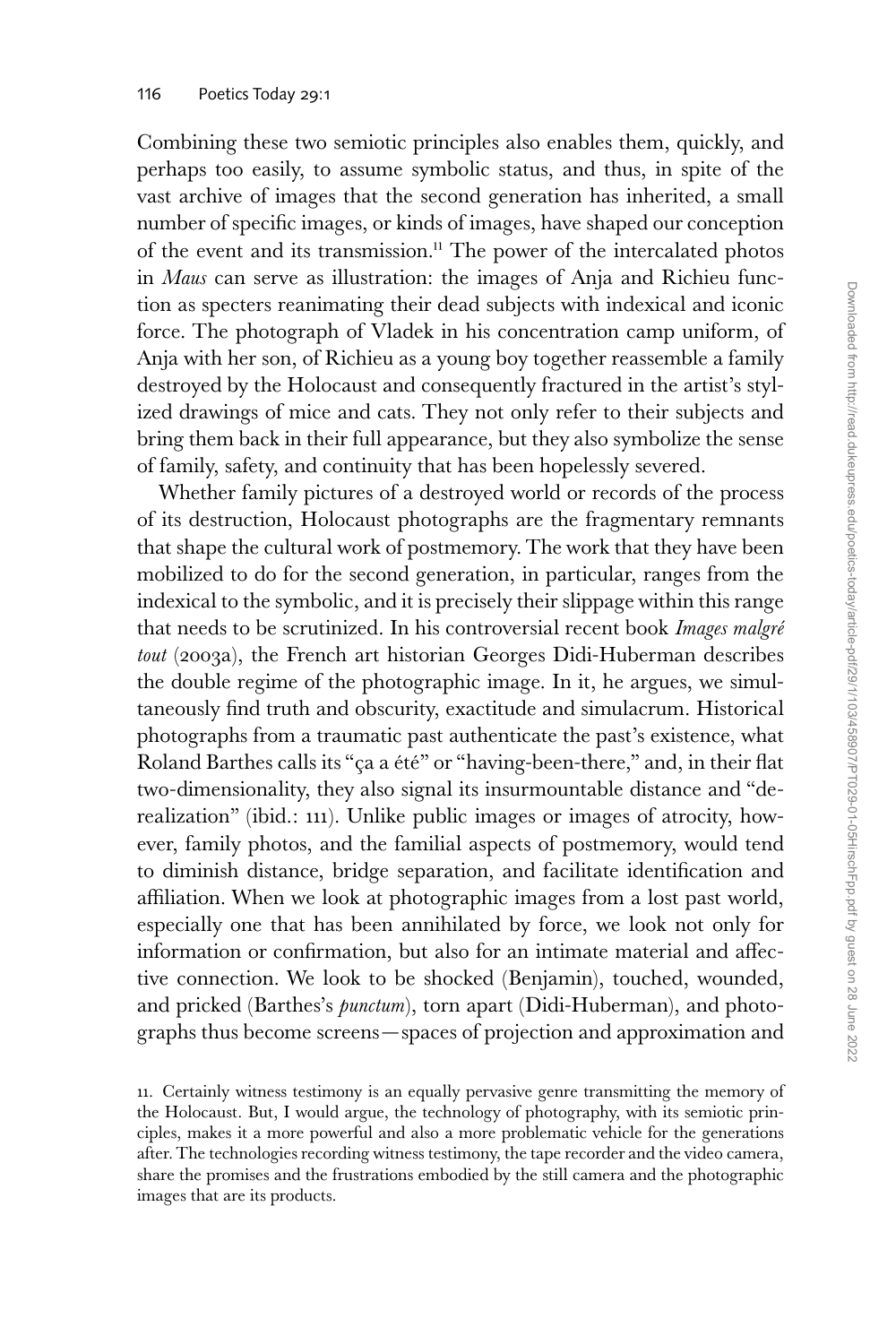of protection.12 Small, two-dimensional, delimited by their frames, photographs minimize the disaster they depict and screen their viewers from it. But in seeming to open a window to the past and materializing the viewer's relationship to it, they also give a glimpse of its enormity and its power. They can tell us as much about our own needs and desires (as readers and spectators) as they can about the past world they presumably depict. While authentication and projection can work against each other, the powerful tropes of familiality can also, and sometimes problematically, obscure their distinction. The fragmentariness and the two-dimensional flatness of the photographic image, moreover, make it especially open to narrative elaboration and embroidery and to symbolization.<sup>13</sup>

What is more, we could argue that, in Paul Connerton's (1989) useful terms, photography is an "inscriptive" (archival) memorial practice that retains an "incorporative" (embodied) dimension: as archival documents that inscribe aspects of the past, photographs give rise to certain bodily acts of looking and certain conventions of seeing and understanding that we have come to take for granted but that shape and seemingly reembody, render material the past that we are seeking to understand and receive. And sight, Jill Bennett (2005: 36) has argued, is deeply connected to "affective memory": "images have the capacity to address the spectator's own bodily memory; to *touch* the viewer who *feels* rather than simply sees the event, drawn into the image through a process of affective contagion. . . . Bodily response thus precedes the inscription of narrative, or moral emotion of empathy."

Two images (figure 2), drawn from Spiegelman's *Maus* (1987) and W. G. Sebald's *Austerlitz* (2001) will serve to illustrate this performative regime of the photograph and the gazes of familial and affiliative postmemory.

# **Why Sebald?**

The cultural postmemory work that Art Spiegelman and *Maus* did in the late 1980s/early 1990s is what the recently deceased German writer W. G. Sebald, and particularly his novel *Austerlitz*, is doing now, in the first decade of the new millennium. Both works have spawned a veritable industry of critical and theoretical work on memory, photography, and transmission, and thus the differences between *Maus* and *Austerlitz* are a measure of the evolving conversations of and about the postgeneration. My comparative

<sup>12.</sup> For the relationship of visuality to trauma, see especially Hüppauf 1997; Zelizer 1998; Baer 2002; Hornstein and Jacobowitz 2002; Bennett 2005; and van Alphen 2005.

<sup>13.</sup> See Horstkotte 2003 for a discussion of this aspect of photography and postmemory.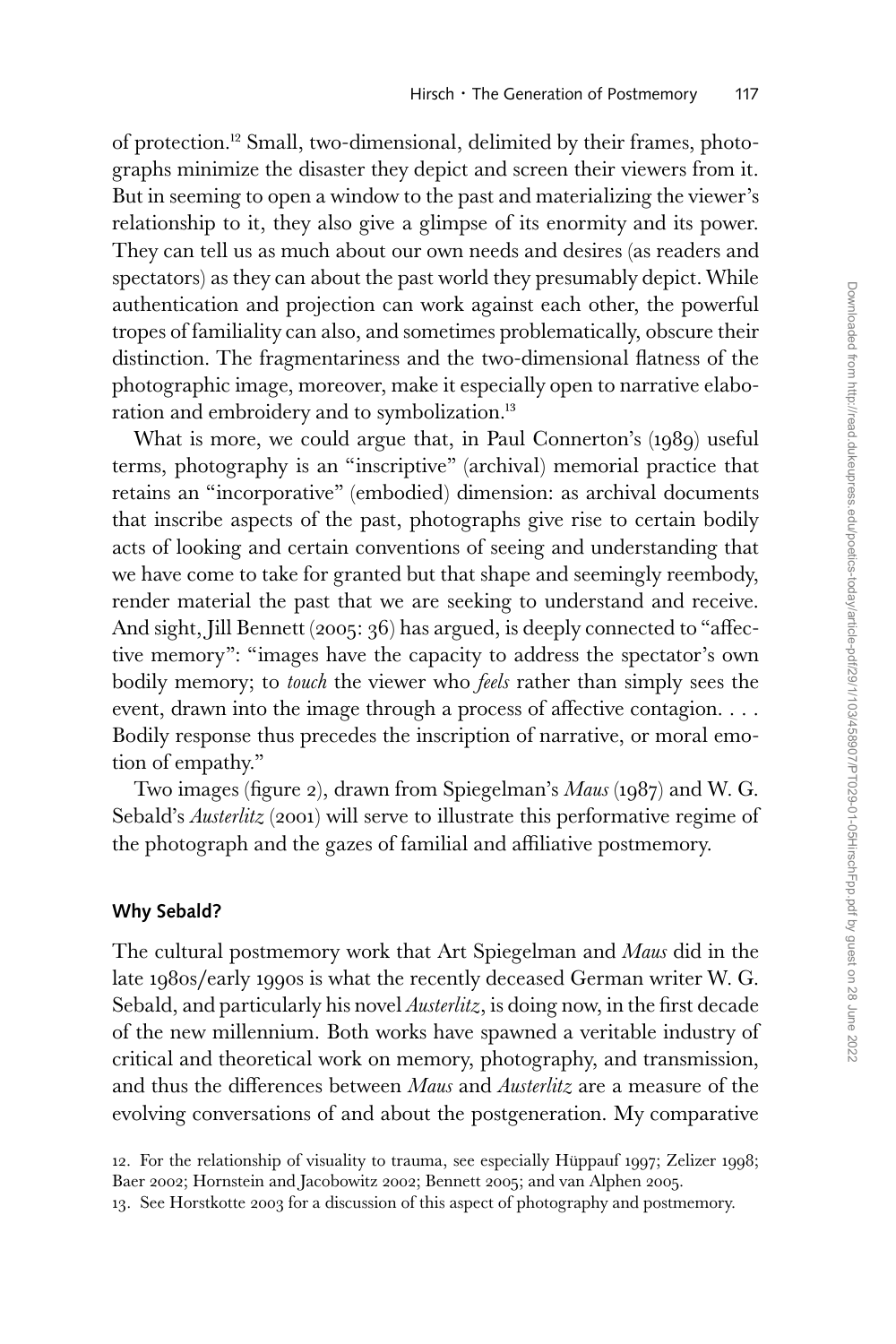

**Figure 2** These two images, from Spiegelman's *Maus* (1987: 100) (above) and Sebald's *Austerlitz* (2001: 251), illustrate the performative regime of the photograph and the gazes of familial and affiliative postmemory.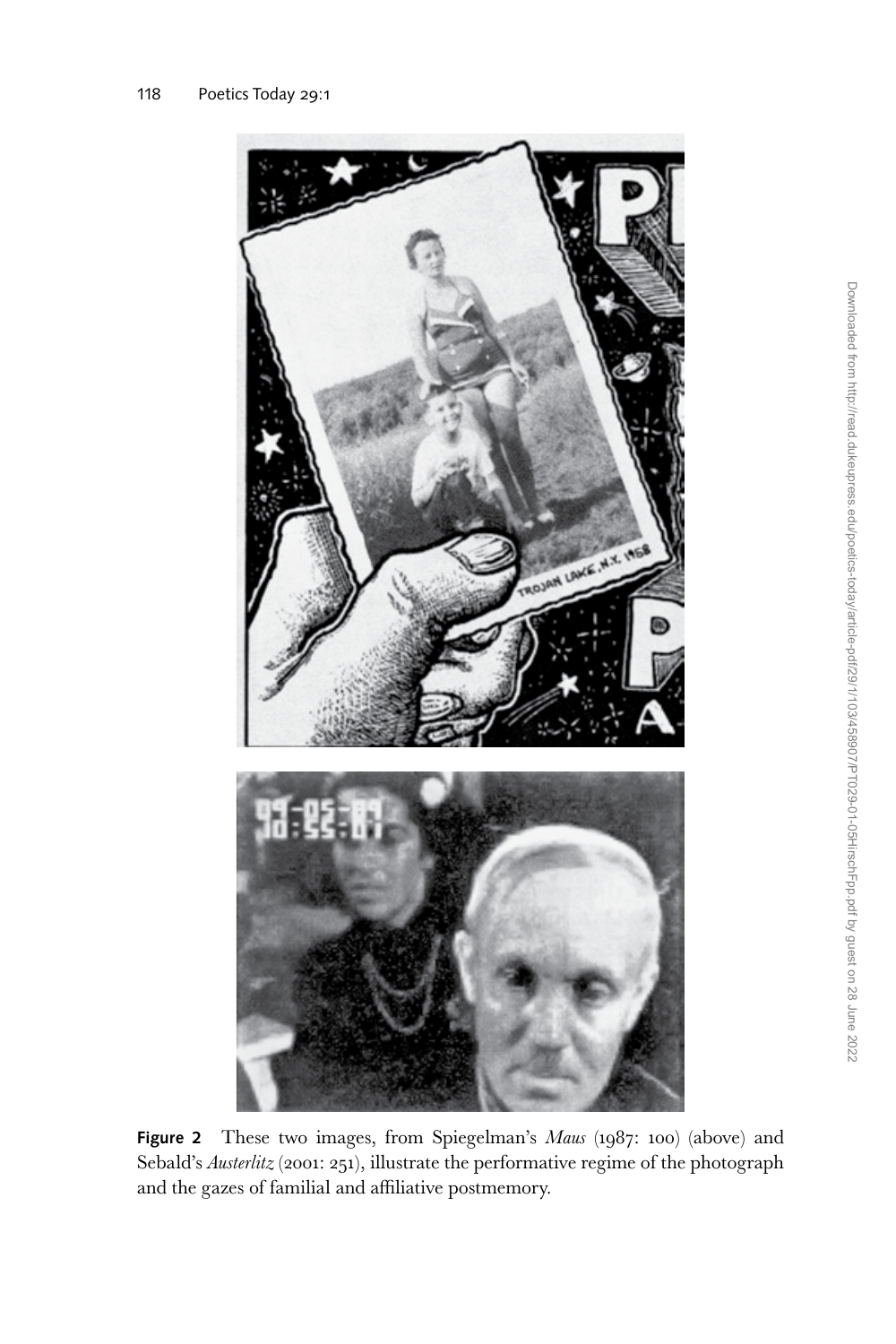discussion here aims to bring out some of the elements implicit in these conversations—the continuing power of the familial and the indexical and, at the same time, a less literal, much more fluid conception of both that characterizes our turn-of-the-century remembrance and is illustrated by Sebald.

*Maus* and *Austerlitz* share a great deal: a self-conscious, innovative, and critical aesthetic that palpably conveys absence and loss; the determination to know about the past and the acknowledgment of its elusiveness; the testimonial structure of listener and witness separated by relative proximity and distance to the events of the war (two men in both works); the reliance on looking and reading, on visual media in addition to verbal ones; and the consciousness that the memory of the past is an act firmly located in the present. Still, the two authors could not be more different: one the son of two Auschwitz survivors, a cartoonist who grew up in the United States; the other a son of Germans, a literary scholar and novelist writing in England.

The narrators of *Maus* are father and son, first and second generations, and their conversations illustrate how familial postmemory works through the transformations and mediations from the father's memory to the son's postmemory. The generational structure of *Austerlitz* and its particular kind of postmemory is more complicated. Sebald himself, born in 1944, belongs to the second generation, but through his character Austerlitz, born in 1934 and a member of what Susan Suleiman (2002) terms the "1.5 generation," he blurs generational boundaries and highlights the current interest in the persona of the child survivor. Austerlitz himself has no memory of his childhood in Prague, which was erased and superseded by the new identity he was given when he arrived in Wales and was raised by Welsh adoptive parents. The conversations in the novel are intragenerational, between the narrator and the protagonist, both of whom (we assume) were young children during the war, one a non-Jewish German living in England, the other a Czech Jew. For them, the past is located in objects, images, and documents, in fragments and traces barely noticeable in the layered train stations, streets, and official and private buildings of the European cities in which they meet and talk. Standing outside the family, the narrator receives the story from Austerlitz and *affiliates* with it, thus illustrating the relationship between familial and affiliative postmemory. And as a German, he also shows how the lines of affiliation can cross the divide between victim and perpetrator postmemory.

*Maus*, while trenchantly critical of representation and eager to foreground its artifice, remains, at the same time, anxious about the truth and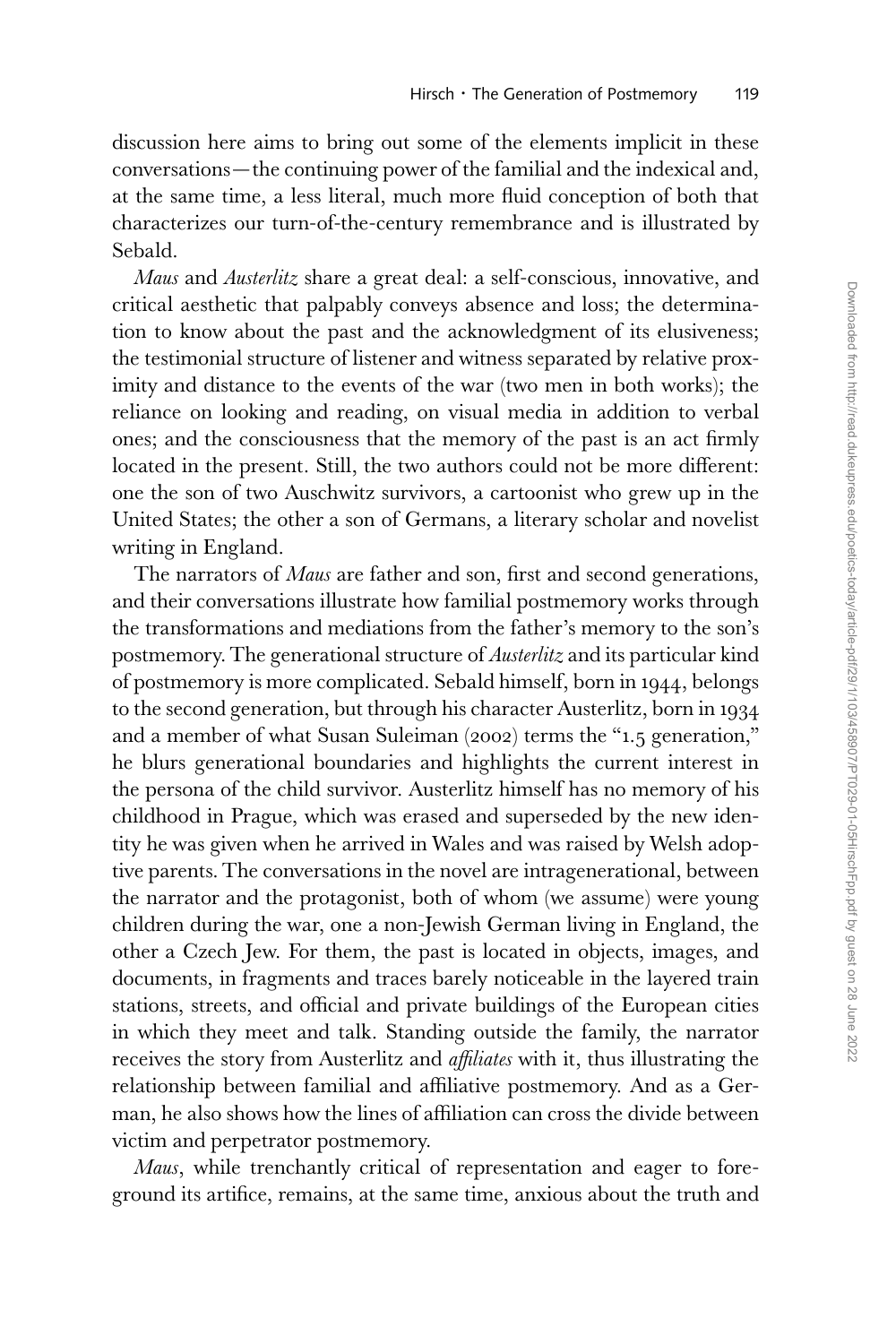accuracy of the son's graphic account of the father's prewar and wartime experiences in Poland. Indeed, in spite of its myriad distancing devices, the work achieves what Huyssen (2003: 135) has called a "powerful effect of authentication." That authentication, and even any concern about it, has disappeared in *Austerlitz*. The loss and confusion of Sebald's character, his helpless meanderings and pointless searches, and the beautiful prose that conveys absence and an objectless and thus endless melancholia, all this, combined with blurry, hard-to-make-out photographic images, speaks somehow to a generation marked by a history to which they have lost even the distant and now barely "living connection" to which *Maus* uncompromisingly clings.

While *Maus* begins as a familial story, *Austerlitz* only becomes so halfway through: familiality anchors, individualizes, and reembodies the free-floating disconnected and disorganized feelings of loss and nostalgia that thereby come to attach themselves to more concrete and seemingly authentic images and objects. Still, the world around Sebald's character does not actually become more readable, nor does his connection to the past become more firm, when he finds his way back to a personal and familial history, to Prague, where he was born and where he spent a very few years before being sent to England on the Kindertransport, and to the nurse who raised him and knew his parents.

The images Austerlitz finds, I want to argue, are what Warburg calls "pre-established forms," which amount to no more than impersonal building blocks of affiliative postmemory. "Our concern with history," Austerlitz (2001: 72) says, quoting his boarding school history master André Hilary, "is a concern with preformed images already imprinted on our brains, images at which we keep staring while the truth lies elsewhere, away from it all, somewhere as yet undiscovered." This passage perfectly encapsulates the perils of postmemory and the central point I want to make in this essay. The images already imprinted on our brains, the tropes and structures we bring from the present to the past, hoping to find them there and to have our questions answered, may be screen memories—screens on which we project present or timeless needs and desires and which thus mask other images and other concerns. The familial aspects of postmemory that make it so powerful and problematically open to affiliation contain many of these preformed screen images. What more potent such image than the image of the lost mother and the fantasy of her recovery?

In *Maus*, the photograph of mother and son, a postwar image embedded in the inserted "Prisoner on the Hell Planet: A Case History," anchors and authenticates the work. As the only photograph in the first volume, it solidifies the mother's material presence even as it records her loss and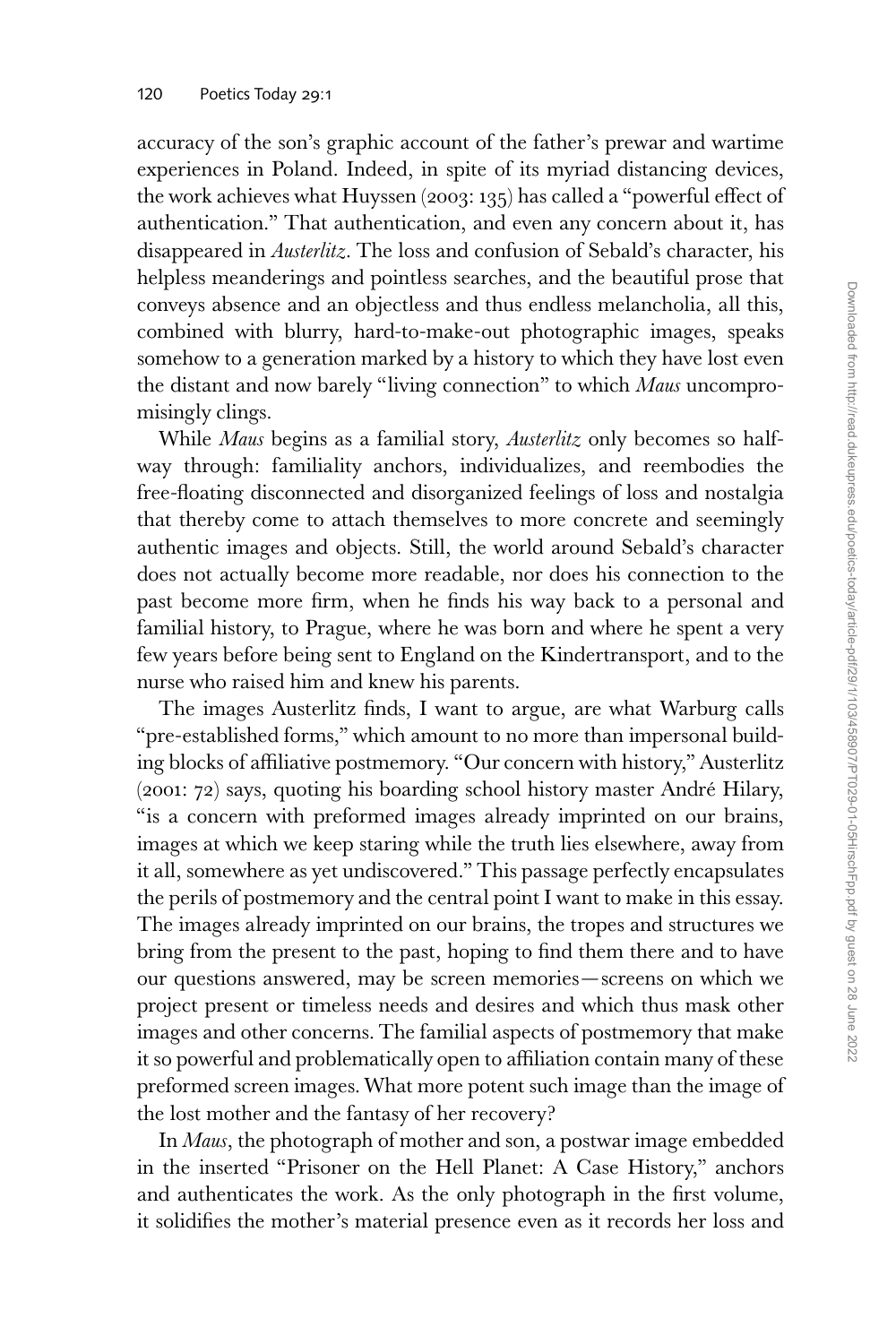suicide. Maternal recognition and the maternal look are anything but reassuring: in fact, when the artist draws himself wearing a concentration camp uniform, he signals his complete transposition into his parents' history and his incorporation of their trauma in Auschwitz activated by the trauma of his mother's suicide.14 Still, there is no doubt in the work that this is a photo of Anja and Art Spiegelman. Taken in 1958, it shows not the war but its aftermath. Through the angle at which it is drawn, it breaks out of the page, acting as a link between the comics medium and the viewer, drawing the viewer into the page and counterbalancing its many distancing devices (the multiple hands holding the page and the photo, the expressionist drawing style that yanks the reader out of the commix style of the rest of the book, and the human forms that challenge the animal fable to which we have become habituated in our reading, to name but a few). The maternal image and the "Prisoner" insert solidify the familiality of *Maus*'s postmemorial transmission and individualize the story. At the same time, Anja's suicide in the late 1960s can also be seen as a product of her post-Auschwitz historical moment—a moment at which other Holocaust survivors like Paul Celan and, a few years later, Jean Améry also committed suicide.

The two "maternal" images in *Austerlitz* function quite differently: rather than authenticating, they blur and relativize truth and reference. After following his mother's deportation to Terezín, Austerlitz is desperate to find more concrete traces of her presence there. He visits the town, walks its streets, searches the museum for traces, and finally settles on the Nazi propaganda film *The Führer Gives a City to the Jews* as the last possible source in which he might find a visual image of his mother. His fantasies revolve around the extraordinary events of the Red Cross inspection of Terezín, in which inmates were forced to participate in performances of normalcy and well-being that were then filmed for propaganda purposes:

I imagined seeing her walking down the street in a summer dress and lightweight gabardine coat, said Austerlitz: among a group of ghetto residents out for a stroll, she alone seemed to make straight for me, coming closer with every step, until at last I thought I could sense her stepping out of the frame and passing over into me. (Ibid.: 245)

The fantasy is so strong that, against all odds, Austerlitz does succeed in finding in the film an image of a woman who, he believes (or hopes), might be his mother. The film to which he finds access in a Berlin archive is only a fourteen–minute version of the Nazi documentary, and after watching it

<sup>14.</sup> On transposition, see Kestenberg 1982.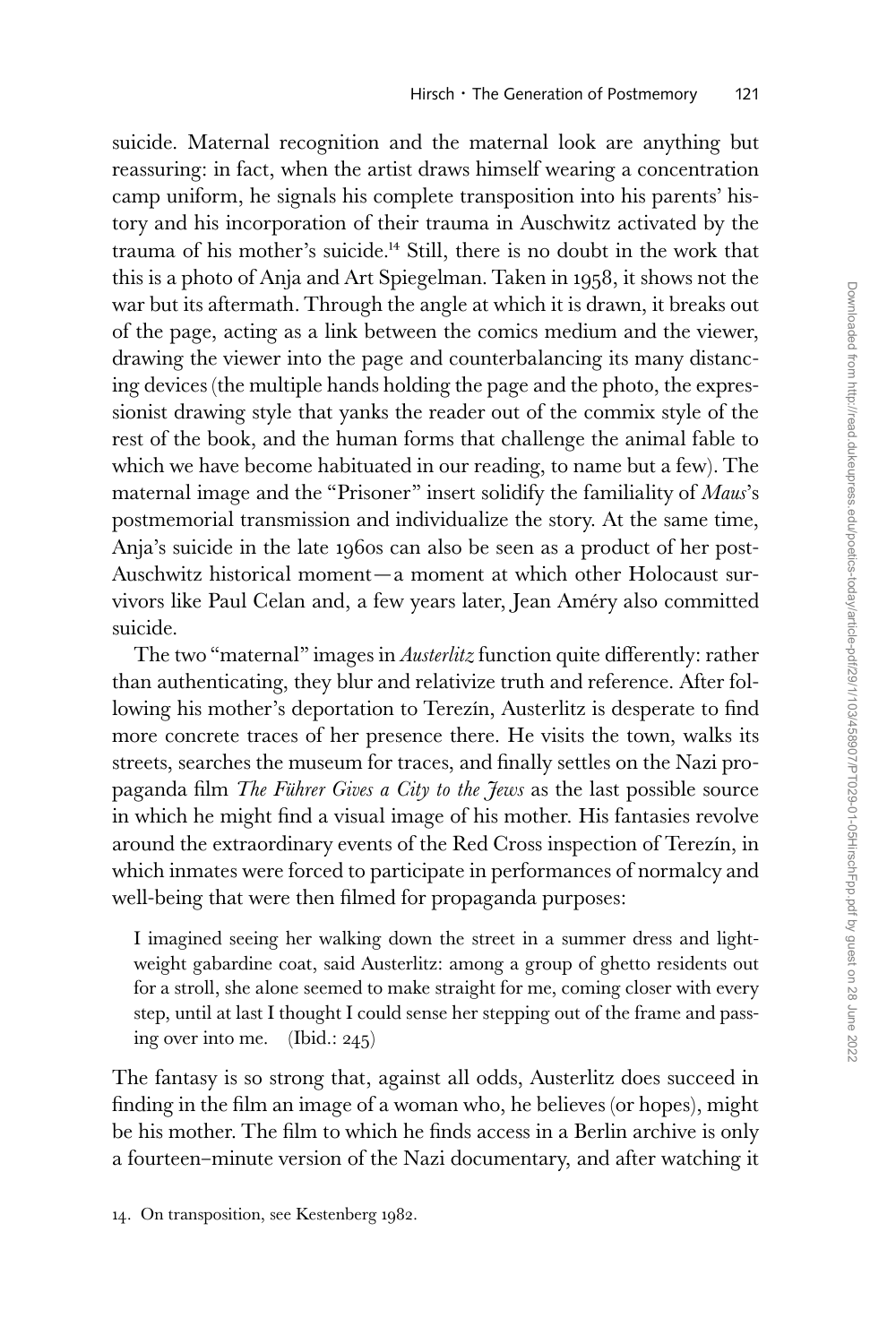repeatedly, he concludes that his mother does not appear in it. But he does not give up: he has a slow-motion hour-long copy made of the excerpt, and he watches it over and over, discovering new things in it but marveling also at the distortions of sound and image that now mark it. In the very background of one of the sequences contained in these distorted slow-motion fragments of a propaganda film of fake performances of normalcy, Austerlitz does eventually glimpse a woman who reminds him of his image of his mother. In the audience at a concert,

set a little way back and close to the upper edge of the frame, the face of a young woman appears, barely emerging from the back shadows around it. . . . She looks, so I tell myself as I watch, just as I imagined the singer Agáta from my faint memories and the few other clues to her appearance that I now have, and I gaze and gaze again at that face which seems to me both strange and familiar, said Austerlitz. (Ibid.: 251)

Far from the fantasy of recognition and embrace that Austerlitz spun out for the novel's narrator—"she alone seemed to make straight for me, coming closer with every step, until at last I could sense her stepping out of the frame"—the woman's face is partially covered by the time indicator showing only 4/100 of a second during which it appears on screen. In the foreground of the image, the face of a gray-haired man takes up most of the space, blocking the backgrounded woman from view.

In the novel, this picture can at best become a measure of the character's *desire* for his mother's face. It tells us as little about her and how she might have looked, what she lived through, as the photo of an anonymous actress Austerlitz finds in the theater archives in Prague. His impression that this found image also looks like Agáta is corroborated by Vera, who nods, but the link to truth or authentication remains equally tentative and tenuous. Austerlitz hands both images over to the narrator along with his story, as though for protection and dissemination. What, with this precious image, is the narrator actually receiving? Even for the familial second (or 1.5) generation, pictures are no more than spaces of projection, approximation, and affiliation; they have retained no more than an *aura* of indexicality. For more distant affiliative descendants, their referential link to a sought-after past is ever more questionable. The images Austerlitz finds, moreover, are, in themselves, products of performances—his mother was an actress before the war, and what is more, in the propaganda film in Terezín, all inmates were forced to play a part that would further the workings of the Nazi death machine. Unlike the picture of mother and son in *Maus*, which was probably taken by the father, the presumed image of Agáta in the film inscribes the gaze of the perpetrator and thus also the genocidal intentions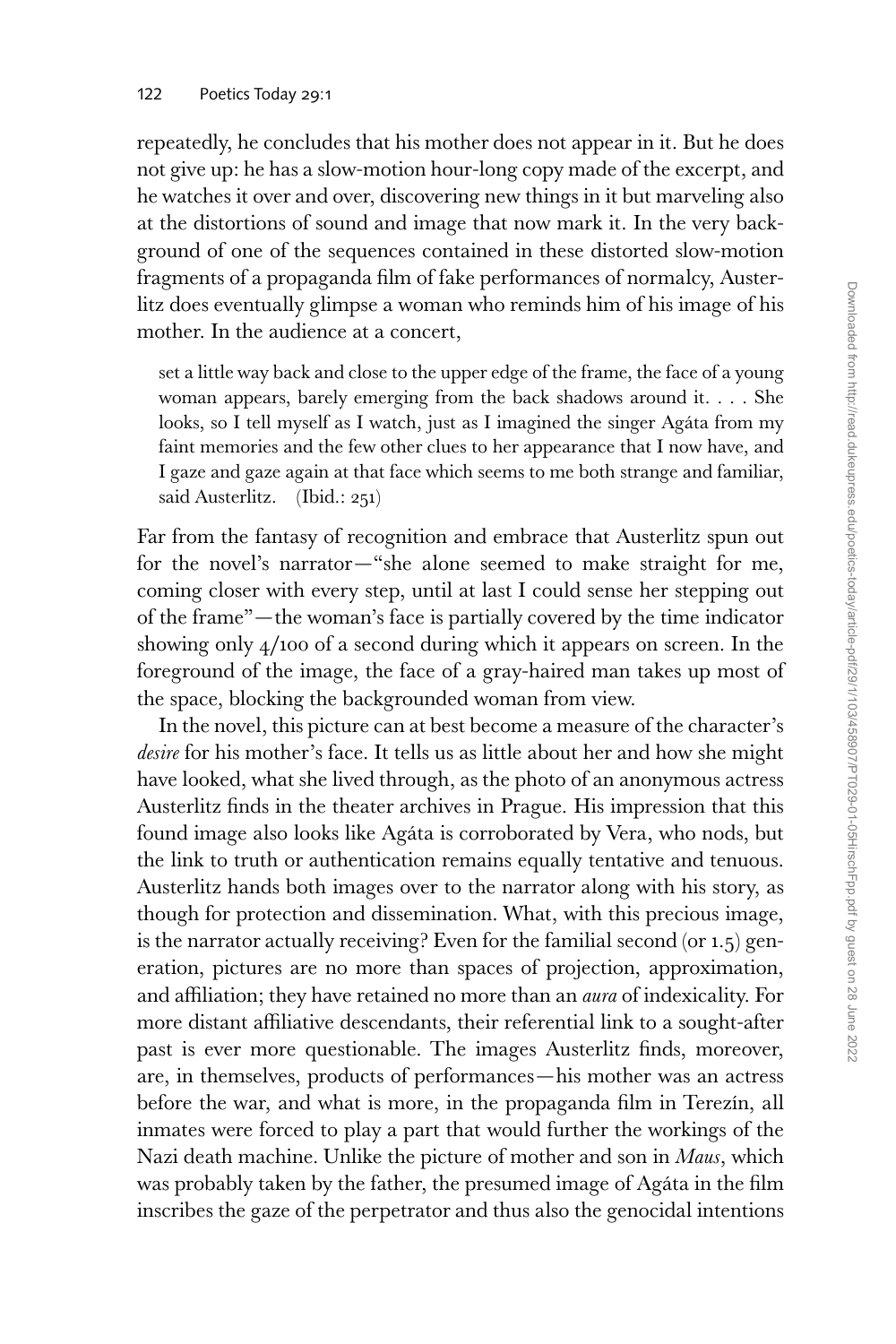of the Nazi death machine and the lies on which it was based (see Hirsch 2001). The numbers in the corner, of course, recall the Auschwitz numbers and thus anticipate the fate of the Terezín prisoners. They overpower the figures who shrink beneath the fate that awaits them. But who are these figures? Has Austerlitz, has the narrator found what they were seeking?

Austerlitz's description of the film still throws ever more doubt on the process of postmemorial looking. He (2001: 251) focuses on one telling detail: "Around her neck, said Austerlitz, she is wearing a three-stringed and delicately draped necklace which scarcely stands out from her dark, high necked dress, and there is, I think, a white flower in her hair." The necklace, I believe, connects this image—whether deliberately or not—to another important maternal photograph, that of Barthes's mother in *Camera Lucida*, perhaps *the* image exemplifying the trope of maternal loss and longing and the son's affiliative look that attempt to suture an unbridgeable distance.

The necklace appears in Barthes's discussion of a picture by James van der Zee not so much as a prime example of Barthes's notion of the punctum as detail, and of the affective link between the viewer and the image, but of how the punctum can travel and be displaced from image to image. Barthes (1981: 53) first finds the picture's punctum in the strapped pumps worn by one of the women; a few pages later, when the photograph is no longer in front of him or of us, he realizes that "the real *punctum* was the necklace she was wearing; for (no doubt) it was this same necklace (a slender ribbon of braided gold) which I had seen worn by someone in my own family." In a brilliant reading of Barthes's notion of the punctum, Margaret Olin (2002) takes us back to the initial image to expose Barthes's glaring mistake: the women in van der Zee's image wear strings of pearls and not "slender ribbons of braided gold." The slender ribbon of braided gold, she argues, was transposed from one of his own family pictures, which Barthes had reproduced in his *Roland Barthes by Roland Barthes* (1977) and entitled "the two grandmothers."15

Olin uses this example to call into question the very existence of the famous winter garden photo of Barthes's mother in *Camera Lucida*, showing how some of the details in his description might have been drawn from another text, Walter Benjamin's (1980: 206) description of a photograph of the six-year-old Kafka in a "winter garden landscape." The mother's

<sup>15.</sup> But Olin is also mistaken, as Nancy K. Miller (2006) pointed out to me in conversation: the English translation of *Camera Lucida* leaves out the more specific description in the French, where the necklace is described as being "au ras du cou" rather than long and hanging down as in the image of the "two grandmothers."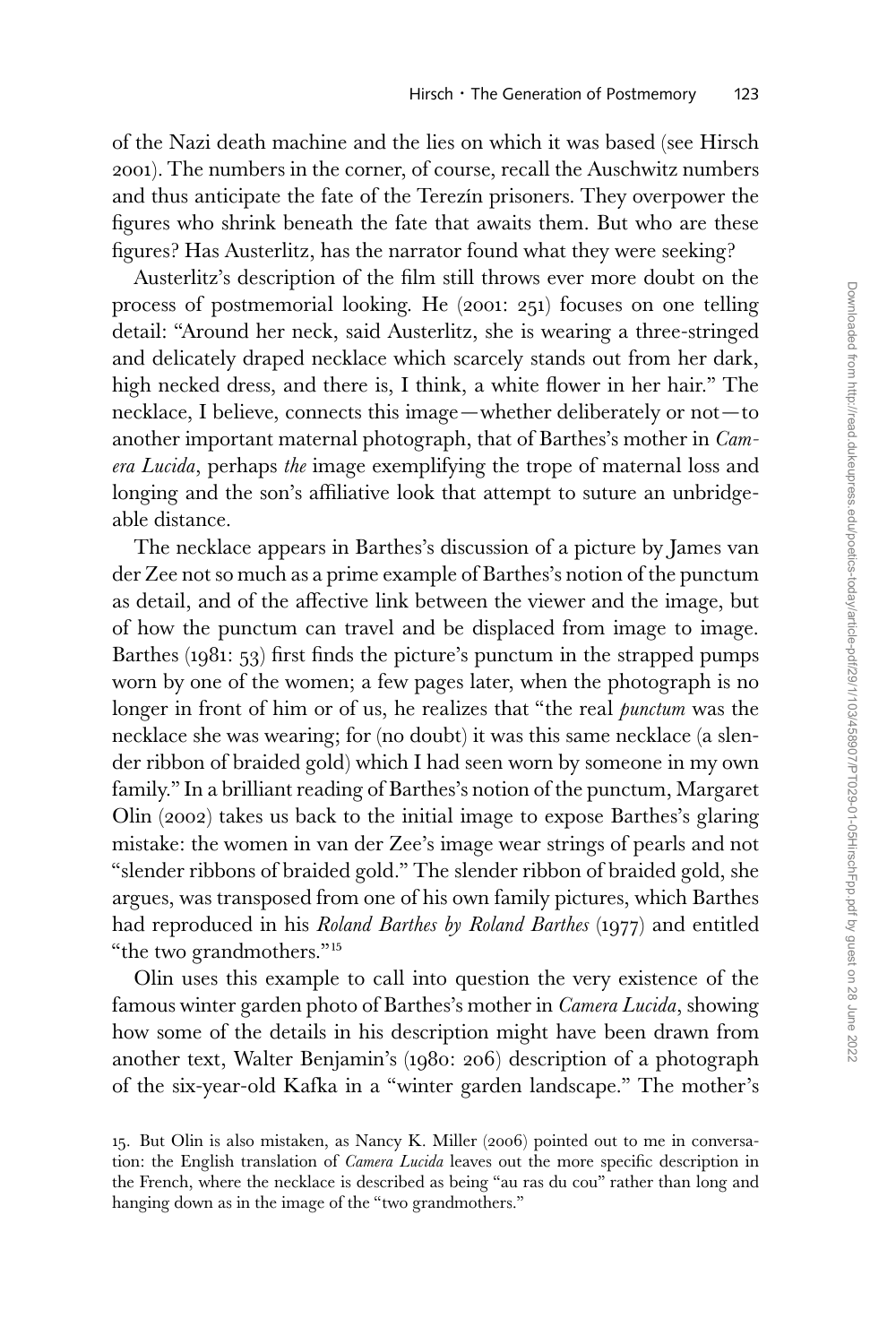picture may instead be one that is indeed reproduced in *Camera Lucida*, *La souche* (*The Stock*) (Barthes 1981: 104). These displacements and intertextualities, which Olin (2002: 112) delineates in fascinating detail, lead her usefully and yet dangerously to redefine the photograph's indexicality: "The fact that something was in front of the camera matters; what that something was does not. . . . What matters is displaced," she provocatively states. In her conclusion (ibid.: 115), she proposes that the relationship between the photograph and its beholder be described as a "performative index" or an "index of identification," shaped by the reality of the *viewer's needs and desires* rather than by the subject's actual "having-been-there" (see also Hirsch and Spitzer 2006 and Doane 2007).

I believe that the maternal image in *Austerlitz* can be inserted into the intertextual chain Olin identifies, especially since, amazingly, Austerlitz also makes a mistake about the necklace which, in the photo, only has two strings and not three as he claims. To call reference into question in the context not just of death, as with Barthes's mother, but of extermination, as with *Austerlitz*, may be more provocative still, but this is, indeed, how photographs function in this novel. As *Austerlitz* shows, the index of postmemory (as opposed to memory) is the performative index, shaped more and more by affect, need, and desire as time and distance attenuate the links to authenticity and "truth." Familial and, indeed, feminine tropes rebuild and reembody a connection that is disappearing, and thus gender becomes a powerful idiom of remembrance in the face of detachment and forgetting.

In her feminist reflections on the transmission of Holocaust memory, Claire Kahane (2000: 163) writes: "Literary representation of the Holocaust attempts a textual mimesis of trauma through tropes that most potently capture, and elicit in the reader . . . primal affects contiguous with the traumatic event." Kahane illustrates her point through a critical analysis of the trope of maternal loss and mother-child separation, arguing that trauma at its most fundamental has been defined as a break in the maternal object relation (ibid.). Kahane disagrees that the trauma of the Holocaust can be reduced to one particular psychic structure, and thus she urges us to remain skeptical of the ubiquity of the figure of maternal loss in Holocaust representation. She asks: "Doesn't the focus on that relation in traumatic narratives itself become a kind of screen, a cover-up for the terror of confronting the nihilistic implications of the Holocaust?" (ibid.: 164).

As the foregoing discussion shows, I want to join Kahane's call that we scrutinize carefully the dominant tropes of Holocaust representation, such as the figure of maternal loss. At the same time, I have argued that the generation of affiliative postmemory needs precisely such familiar and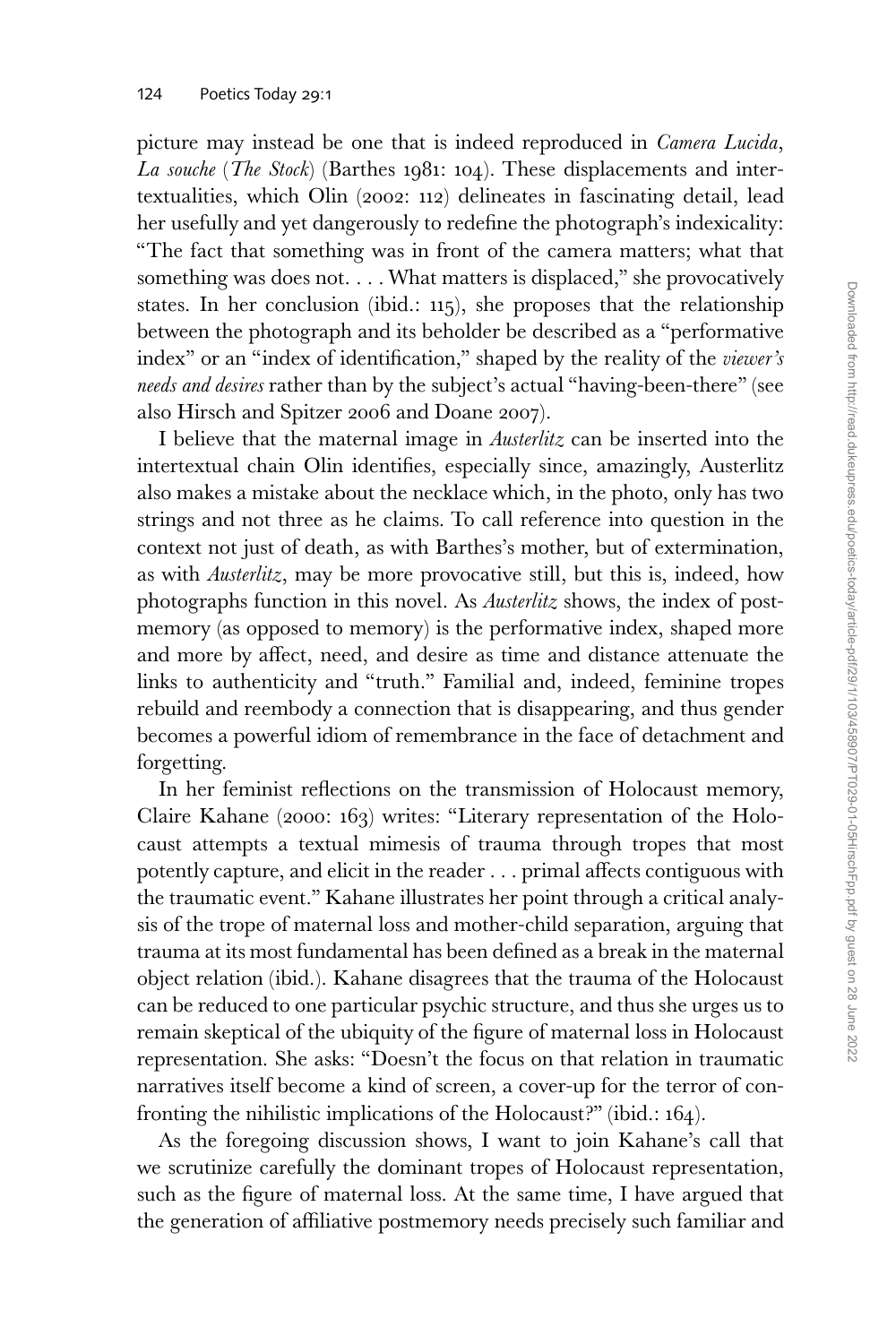familial tropes to rely on. For feminist critics, it is particularly important to perceive and expose the functions of gender as a "pre-formed image" in the act of transmission. The photograph of the mother's face is a "preformed image" at which we stare, while, as Austerlitz (2001: 245) says, "the truth lies elsewhere, somewhere as yet undiscovered." At our generational remove, that elsewhere may never be discovered. Thus the maternal image in *Austerlitz* provokes us to scrutinize the unraveling link between present and past that defines indexicality as no more than performative.

And yet, for better or worse, one could say that, for the postgeneration, the screens of gender and of familiality and the images that mediate them function analogously to the protective shield of trauma itself: they function as screens that absorb the shock, filter and diffuse the impact of trauma, diminish harm. In forging a protective shield particular to the postgeneration, one could say that, paradoxically, they actually reinforce the *living* connection between past and present, between the generation of witnesses and survivors and the generation after.

#### **References**

Assmann, Aleida

2006 *Der lange Schatten der Vergangenheit: Erinnerungskultur und Geschichtspolitik* (Munich: Beck).

Assmann, Jan

1997 *Das kulturelle Gedächtnis: Schrift, Erinnerung und politische Identität in früheren Hochkulturen* (Munich: Beck).

Baer, Ulrich

2002 *Spectral Evidence: The Photography of Trauma* (Cambridge: MIT Press).

Bal, Mieke, Jonathan Crewe, and Leo Spitzer, eds.

1998 *Acts of Memory: Cultural Recall in the Present* (Hanover, NH: University Press of New England).

Barthes, Roland

1977 *Roland Barthes by Roland Barthes*, translated by Richard Howard (Berkeley: University of California Press).

1981 *Camera Lucida: Reflections on Photography*, translated by Richard Howard (New York: Hill and Wang).

Benjamin, Walter

1980 "A Short History of Photography," translated by P. Patton, in *Classic Essays on Photography*, edited by Alan Trachtenberg, 199–216 (New Haven, CT: Yale University Press). Bennett, Jill

2005 *Empathic Vision: Affect, Trauma, and Contemporary Art* (Palo Alto, CA: Stanford University Press).

Bos, Pascale

2003 "Positionality and Postmemory in Scholarship on the Holocaust," *Women in German Yearbook* 19: 50–74.

Bukiet, Melvin, ed.

2002 *Nothing Makes You Free: Writings by Descendants of Holocaust Survivors* (New York: Norton).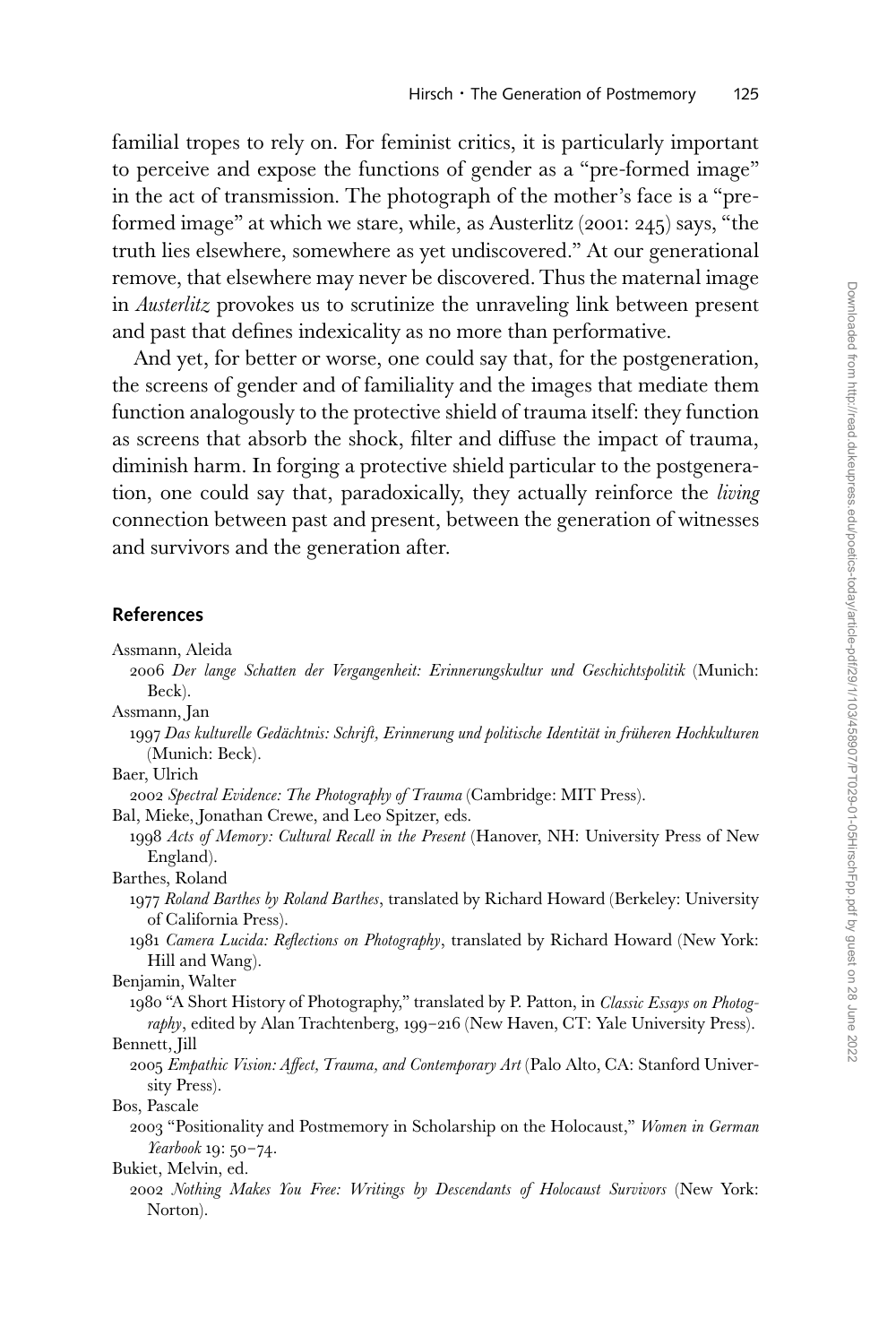| Chambers, Ross                                                                                     |
|----------------------------------------------------------------------------------------------------|
| 2004 Untimely Interventions: Aids Writing, Testimonial, and the Rhetoric of Haunting (Ann Arbor:   |
| University of Michigan Press).                                                                     |
| Connerton, Paul                                                                                    |
| 1989 How Societies Remember (Cambridge: Cambridge University Press).                               |
| Didi-Huberman, Georges                                                                             |
| 2003a Images malgré tout (Paris: Minuit).                                                          |
| 2003b "Artistic Survival: Panofsy vs. Warburg and the Exorcism of Impure Time," Com-               |
| mon Knowledge $9(2)$ : 273-85.                                                                     |
| Doane, Mary Ann                                                                                    |
| 2007 "Indexicality: Trace and Sign; Introduction," Differences 18: 1-6.                            |
| Epstein, Helen                                                                                     |
| 1979 Children of the Holocaust: Conversations with Sons and Daughters of Survivors (New York:      |
| Penguin).                                                                                          |
| Fine, Ellen                                                                                        |
| 1988 "The Absent Memory: The Act of Writing in Post-Holocaust French Literature," in               |
| Lang $1988:41-57$ .                                                                                |
| Fleckner, Uwe, and Sarkis                                                                          |
| 1998 The Treasure Chests of Mnemosyne: Selected Texts on Memory Theory from Plato to Derrida       |
| (Dresden: Verlag der Kunst).                                                                       |
| Fresco, Nadine                                                                                     |
| 1984 "Remembering the Unknown," International Review of Psychoanalysis 11: 417-27.                 |
| Halbwachs, Maurice                                                                                 |
| 1992 On Collective Memory, edited and translated by Lewis Coser (Chicago: Chicago Uni-             |
| versity Press).                                                                                    |
| Hartman, Geoffrey H.                                                                               |
| 1996 The Longest Shadow: In the Aftermath of the Holocaust (Bloomington: Indiana University        |
| Press).                                                                                            |
| Hilberg, Raul                                                                                      |
| 1985 The Destruction of the European Jews, 3 vols. (New York: Holmes and Meier).                   |
| Hirsch, Marianne                                                                                   |
| 1992–93 "Family Pictures: <i>Maus</i> , Mourning, and Post-Memory," <i>Discourse</i> 15 (2): 3–29. |
| 1997 Family Frames: Photography, Narrative, and Postmemory (Cambridge, MA: Harvard Uni-            |
| versity Press).                                                                                    |
| 1998 "Projected Memory: Holocaust Photographs in Personal and Public Fantasy," in Bal              |
| et al. $1998: 2-23$ .                                                                              |
| 2001 "Surviving Images: Holocaust Photographs and the Work of Postmemory," in Visual               |
| Culture and the Holocaust, edited by Barbie Zelizer, 146-214 (New Brunswick, NJ: Rutgers           |
| University Press).                                                                                 |
| Hirsch, Marianne, and Leo Spitzer                                                                  |
| 2006 "What's Wrong with This Picture? Holocaust Photographs in Contemporary Narra-                 |
| tives," Journal of Modern Jewish Studies $5(2)$ : 229–52.                                          |
| Hoffman, Eva                                                                                       |
| 2004 After Such Knowledge: Memory, History, and the Legacy of the Holocaust (New York: Public      |
| Affairs).                                                                                          |
| Hornstein, Shelley, and Florence Jacobowitz                                                        |
| 2002 Representation and Remembrance: The Holocaust in Art (Bloomington: Indiana University         |
| Press).                                                                                            |
| Horstkotte, Silke                                                                                  |
| 2003 "Literarische Subjektivität und die Figur des Transgernationellen in Marcel Beyers            |
| Spione und Rachel Seifferts The Dark Room," in Historisierte Subjekte-Subjektivierte Histo-        |
| rie: Zur Verfügbarkeit und Unverfügbarkeit von Geschichte, edited by Stefan Deines, Stephan        |

Jaeger, and Ansgar Nunning, 275–93 (Berlin: de Gruyter).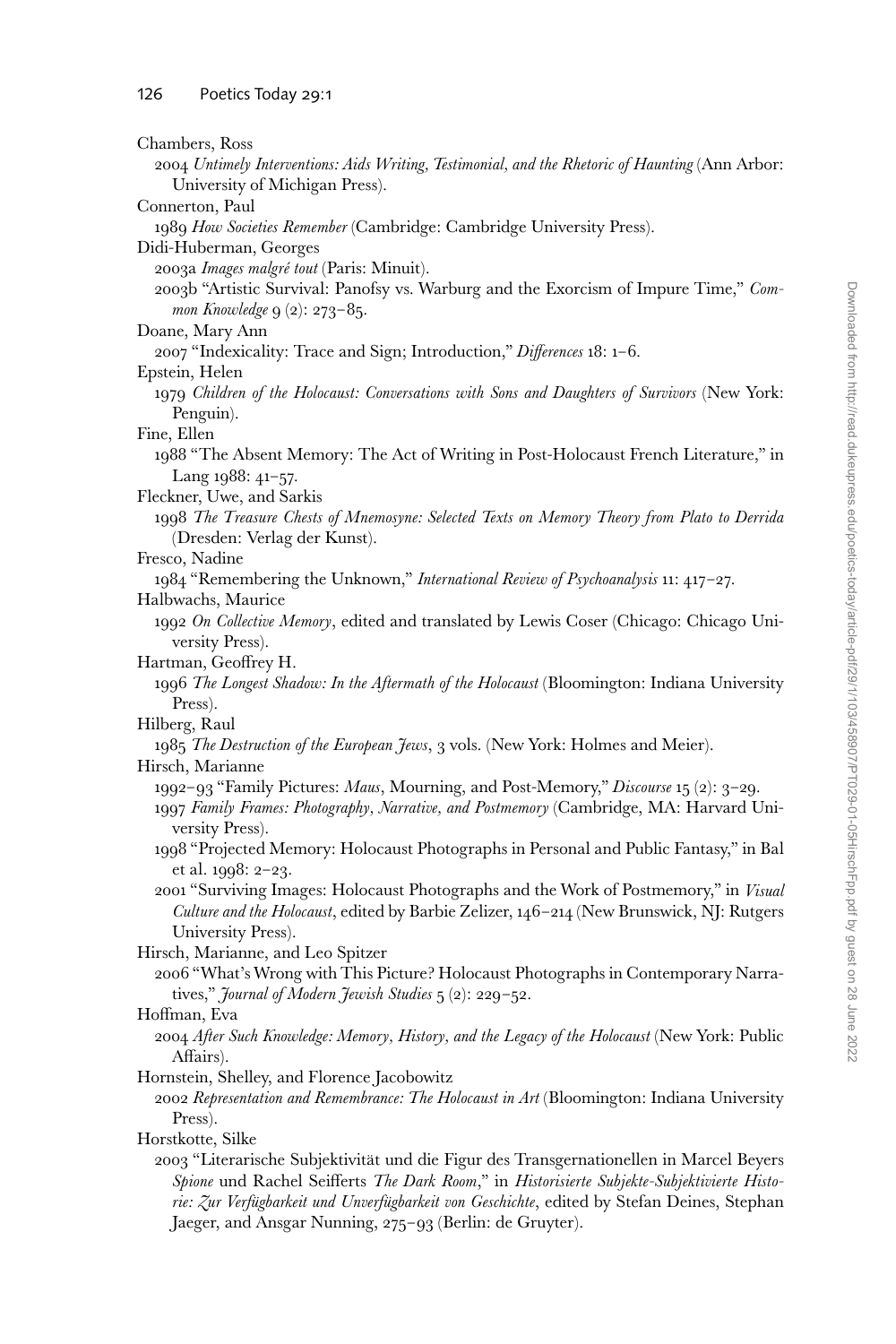| Hüppauf, Bernd                                                                                                                                                                                                                                                    |
|-------------------------------------------------------------------------------------------------------------------------------------------------------------------------------------------------------------------------------------------------------------------|
| 1997 "Emptying the Gaze: Framing Violence through the Viewfinder," New German Cri-                                                                                                                                                                                |
| tique 72: 3-44.                                                                                                                                                                                                                                                   |
| Huyssen, Andreas                                                                                                                                                                                                                                                  |
| 2003 Present Pasts: Urban Palimpsests and the Politics of Memory (Stanford, CA: Stanford Uni-<br>versity Press).                                                                                                                                                  |
| Kahane, Claire                                                                                                                                                                                                                                                    |
| 2000 "Dark Mirrors: A Feminist Reflection on Holocaust Narrative and the Maternal<br>Metaphor," in Feminist Consequences: Gender and Culture, edited by Elisabeth Bronfen and<br>Misha Kavka, 161-88 (New York: Columbia University Press).<br>Kestenberg, Judith |
| 1982 "A Metapsychological Assessment Based on an Analysis of a Survivor's Child," in<br>Generations of the Holocaust, edited by Martin S. Bergman and Milton E. Jucovy, 83-102                                                                                    |
| (New York: Basic Books).                                                                                                                                                                                                                                          |
| Landsberg, Alison                                                                                                                                                                                                                                                 |
| 2004 Prosthetic Memory: The Transformation of American Remembrance in the Age of Mass Culture<br>(New York: Columbia University Press).                                                                                                                           |
| Lang, Berel, ed.                                                                                                                                                                                                                                                  |
| 1988 Writing and the Holocaust (New York: Holmes and Meier).                                                                                                                                                                                                      |
| Liss, Andrea                                                                                                                                                                                                                                                      |
| 1998 Trespassing through Shadows: Memory, Photography, and the Holocaust (Minneapolis: Min-                                                                                                                                                                       |
| nesota University Press).                                                                                                                                                                                                                                         |
| Lury, Celia                                                                                                                                                                                                                                                       |
| 1998 Prosthetic Culture: Photography, Memory, Identity (London: Routledge).                                                                                                                                                                                       |
| McGlothlin, Erin Heather                                                                                                                                                                                                                                          |
| 2006 Second-Generation Holocaust Literature: Legacies of Survival and Perpetration (Rochester,<br>NY: Camden House).                                                                                                                                              |
| Miller, Nancy K.                                                                                                                                                                                                                                                  |
| 2006 Conversation with the author, February 23.                                                                                                                                                                                                                   |
| Morris, Leslie                                                                                                                                                                                                                                                    |
| 2002 "Postmemory, Postmemoir," in Unlikely History: The Changing German-Jewish Symbiosis,<br>1945-2000, edited by Leslie Morris and Jack Zipes, 291-306 (New York: Palgrave).                                                                                     |
| Olin, Margaret                                                                                                                                                                                                                                                    |
| 2002 "Touching Photographs: Roland Barthes's 'Mistaken' Identification," Representations<br>$80 (1)$ : 99-118.                                                                                                                                                    |
| Pollock, Griselda                                                                                                                                                                                                                                                 |
| 2005 "Photographing Atrocity: Becoming Iconic." Paper delivered at the "Picturing<br>Atrocity" conference, CUNY Graduate Center, New York, December 9.                                                                                                            |
| Raczymow, Henri                                                                                                                                                                                                                                                   |
| 1994 "Memory Shot through with Holes," translated by Alan Astro, <i>Tale French Studies</i> 85:<br>$98 - 106.$                                                                                                                                                    |
| Robin, Régine                                                                                                                                                                                                                                                     |
| 2003 La mémoire saturée (Paris: Stock).                                                                                                                                                                                                                           |
| Said, Edward W.                                                                                                                                                                                                                                                   |
| 1983 The World, the Text, and the Critic (Cambridge, MA: Harvard University Press).<br>Sebald, W. G.                                                                                                                                                              |
| 2001 Austerlitz, translated by Anthea Bell (New York: Modern Library).                                                                                                                                                                                            |
| Silverman, Kaja                                                                                                                                                                                                                                                   |
| 1996 The Threshold of the Visible World (New York: Routledge).                                                                                                                                                                                                    |
| Sontag, Susan                                                                                                                                                                                                                                                     |
| 1989 On Photography (New York: Anchor Doubleday).                                                                                                                                                                                                                 |
| 2003 Regarding the Pain of Others (New York: Farrar, Strauss, and Giroux).                                                                                                                                                                                        |